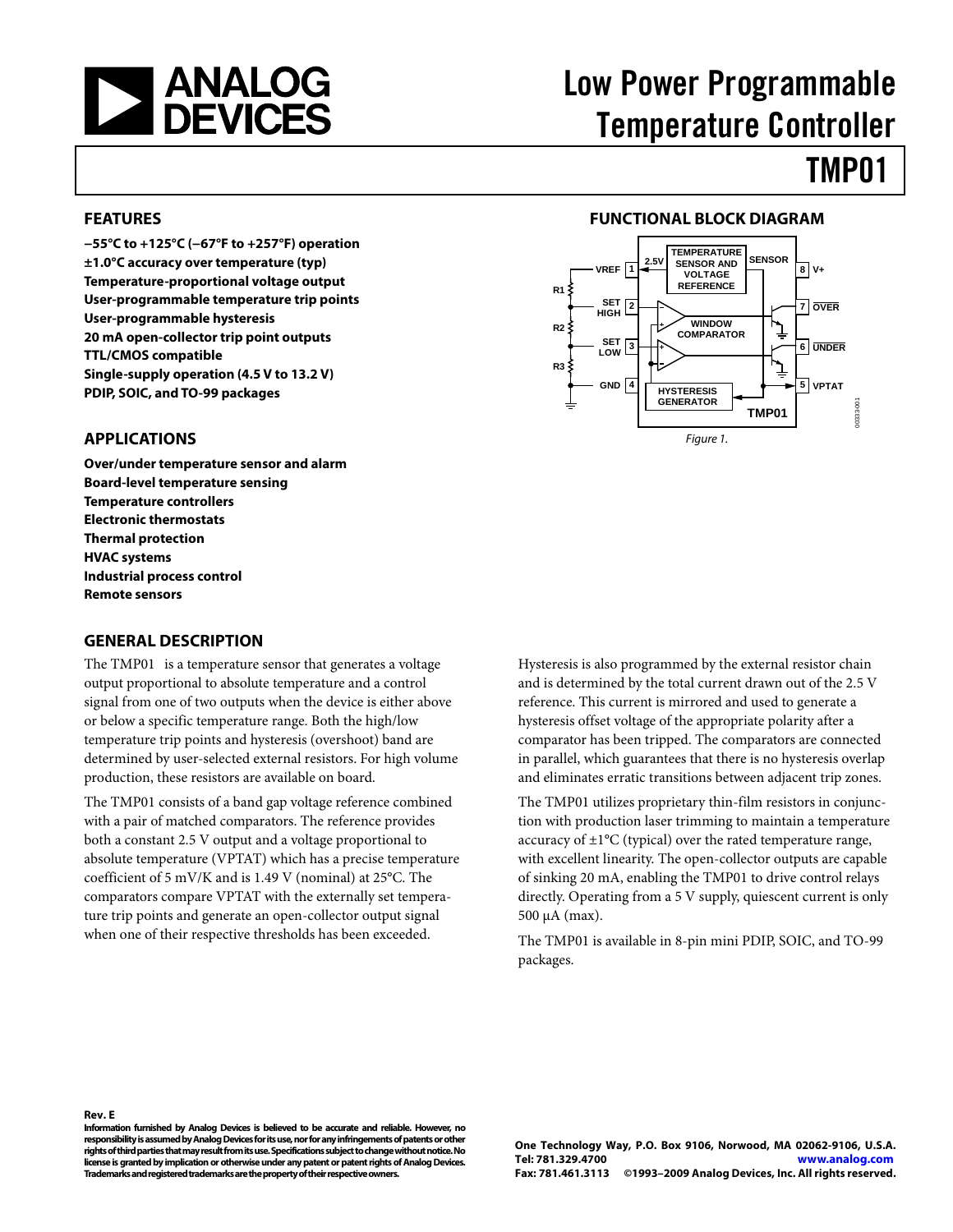## <span id="page-1-0"></span>TABLE OF CONTENTS

| Safety Considerations in Heating and Cooling System |  |
|-----------------------------------------------------|--|
|                                                     |  |
|                                                     |  |
|                                                     |  |

### **REVISION HISTORY**

#### **7/09—Rev. D to Rev. E**

### **1/02—Rev. C: Rev. D**

#### **7/93—Revision 0: Initial Version**

| Preserving Accuracy Over Wide Temperature Range    |  |
|----------------------------------------------------|--|
|                                                    |  |
| Switching Loads with the Open-Collector Outputs 11 |  |
|                                                    |  |
|                                                    |  |
|                                                    |  |
|                                                    |  |
|                                                    |  |
|                                                    |  |
|                                                    |  |
|                                                    |  |
| Translating VPTAT to the Fahrenheit Scale  16      |  |
|                                                    |  |
|                                                    |  |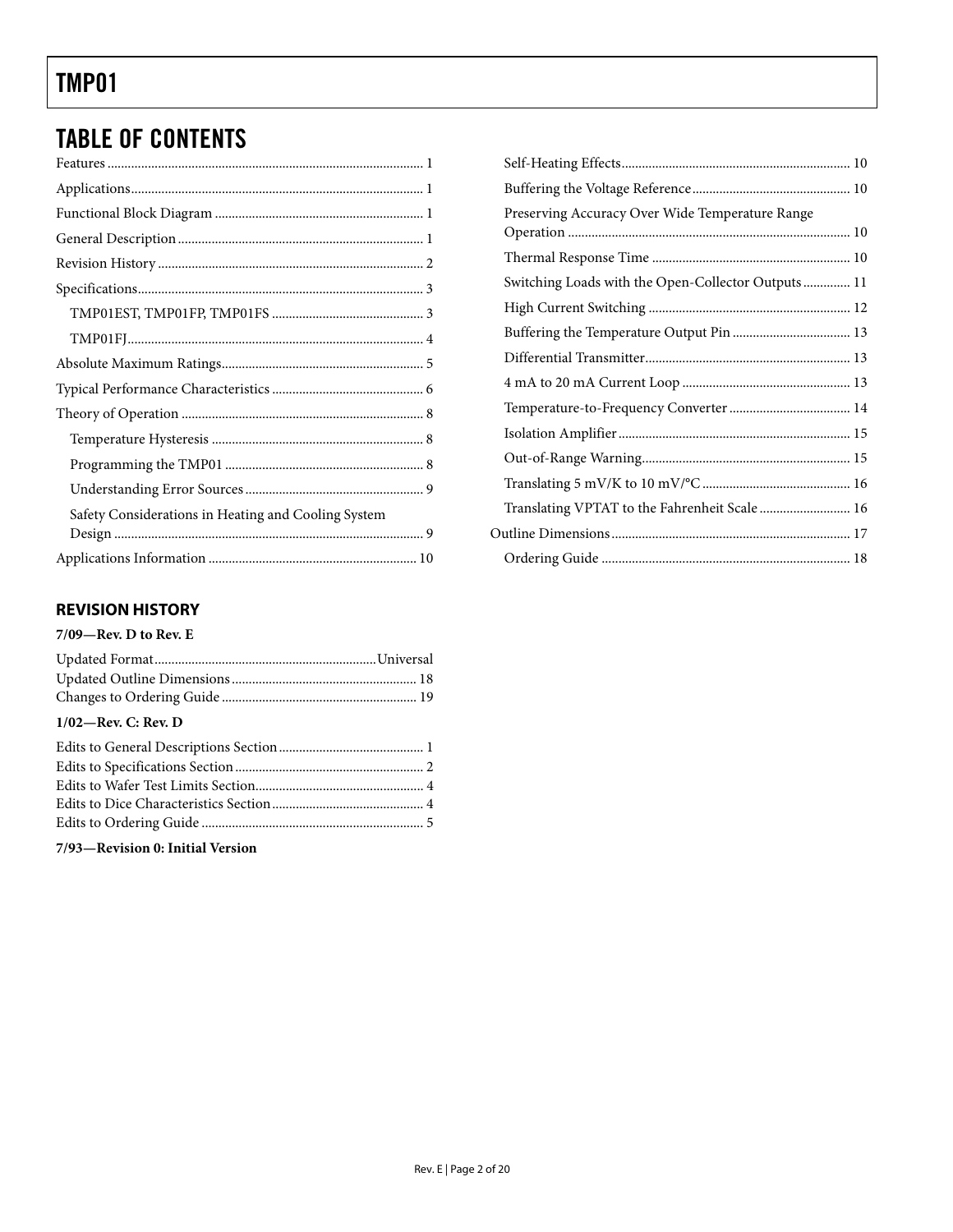### <span id="page-2-0"></span>SPECIFICATIONS

#### **TMP01ES, TMP01FP, TMP01FS**

PDIP and SOIC packages. V+ = 5 V, GND = O V,  $-40^{\circ}C \le T_A \le +85^{\circ}C$ , unless otherwise noted.

**Table 1. Parameter Symbol Conditions Min Typ Max Unit**  INPUTS SET HIGH, SET LOW Offset Voltage | V<sub>os</sub> | 0.25 | mV Offset Voltage Drift **TCV**os | TCV<sub>OS</sub> | 2009 | 2009 | 2009 | 2009 | 2009 | 2009 | 2009 | 2009 | 2009 | 2009 | 2009 | 2009 | 2009 | 2009 | 2009 | 2009 | 2009 | 2009 | 2009 | 2009 | 2009 | 2009 | 2009 | 2009 | 2009 | 2009 Input Bias Current, E Grade IB 25 50 nA Input Bias Current, F Grade IB 25 100 nA OUTPUT VPTAT Output Voltage  $\vert$  VPTAT  $\vert$  T<sub>A</sub> = 25°C, no load 1.49 1.49  $\vert$  V Scale Factor<sup>1</sup> | TCV<sub>PTAT</sub> | | mV/K Temperature Accuracy, E Grade  $\vert$  T<sub>A</sub> = 25°C, no load  $\vert$  -1.5  $\pm$ 0.5 1.5  $\vert$  °C Temperature Accuracy, F Grade  $T_A = 25^{\circ}$ C, no load  $-3 +1.0$  3  $\circ$ Temperature Accuracy, E Grade  $10^{\circ}$ C  $<$  T<sub>A</sub>  $<$  40°C, no load  $\pm$ 0.75  $\pm$   $\frac{1}{2}$   $\frac{1}{2}$ Temperature Accuracy, F Grade  $10^{\circ}$ C  $<$  T<sub>A</sub>  $<$  40°C, no load  $\pm$ 1.5  $\pm$ 1.5  $\cdot$ Temperature Accuracy, E Grade  $-40^{\circ}$ C < T<sub>A</sub> < 85°C, no load  $-3.0$   $\pm 1$  3.0  $\circ$ Temperature Accuracy, F Grade  $-40^{\circ}$ C < T<sub>A</sub> < 85°C, no load  $-5.0$   $\pm 2$  5.0  $\circ$ Temperature Accuracy, E Grade −55°C < TA < 125°C, no load ±1.5 °C Temperature Accuracy, F Grade ΔVPTAT −55°C < TA < 125°C, no load ±2.5 °C Repeatability Error<sup>2</sup> Pegree **Network Contract Contract Contract Contract Contract Contract Contract Contract Contract Contract Contract Contract Degree** Long-Term Drift Error[3](#page-19-0),[4](#page-19-1) 0.25 0.5 Degree Power Supply Rejection Ratio  $PSRR$   $T_A = 25^{\circ}C$ ,  $4.5 \text{ V} \le \text{V} + \le 13.2 \text{ V}$   $\pm 0.02$   $\pm 0.1$   $\frac{96}{V}$ OUTPUT VREF Output Voltage, E Grade  $\vert$  VREF  $\vert$  T<sub>A</sub> = 25°C, no load  $\vert$  2.495 2.500 2.505 V Output Voltage, F Grade  $\vert$  VREF  $\vert$  T<sub>A</sub> = 25°C, no load  $\vert$  2.490 2.500 2.510 V Output Voltage, E Grade  $\vert$  VREF  $\vert$  −40°C < T<sub>A</sub> < 85°C, no load  $\vert$  2.490 2.500 2.510 V Output Voltage, F Grade  $\vert$  VREF  $\vert$  −40°C < T<sub>A</sub> < 85°C, no load  $\vert$  2.485 2.500 2.515 V Output Voltage, E Grade  $\vert$  VREF  $\vert$  −55°C < T<sub>A</sub> < 125°C, no load  $\vert$  2.5 ± 0.01 V Output Voltage, F Grade  $\vert$  VREF  $\vert$  −55°C < T<sub>A</sub> < 125°C, no load  $\vert$  2.5 ± 0.015 V Drift TCVREF −10 ppm/°C Line Regulation  $\begin{vmatrix} 4.5 \vee 5 \vee + 4.5 \vee = 13.2 \vee \end{vmatrix}$   $\begin{vmatrix} 4.5 \vee 5 \vee + 13.2 \vee \end{vmatrix}$   $\begin{vmatrix} 2.01 \vee +0.01 \vee +0.05 \end{vmatrix}$  %/V Load Regulation 10 10 μA  $\leq$  IV  $\mu$ A  $\leq$  IV  $\mu$ E  $\leq$  500 μA  $\leq$  10  $\mu$ A  $\leq$  10.1  $\pm$ 0.25  $\%$ /mA Output Current, Zero Hysteresis  $\vert$  IV<sub>REF</sub>  $\vert$  12 2 2 2 2 2 2 2 4 μA Hysteresis Current Scale Factor<sup>1</sup> SF<sub>HYS</sub> 3 Albert 25.0 5.0 2 Al<sup>p</sup> μA/°C Turn-On Settling Time To refer To rated accuracy Turn-On Settling Time Turns Turns Turns Turns Turns Turns Tur OPEN-COLLECTOR OUTPUTS OVER, UNDER Output Low Voltage  $\vert$   $V_{\text{OL}}$   $\vert$   $\vert$   $\vert$   $\vert$   $\vert$  sink = 1.6 mA  $\vert$  0.25 0.4  $\vert$  V  $V_{\text{OL}}$   $I_{\text{SINK}} = 20 \text{ mA}$  0.6 V Output Leakage Current  $\begin{vmatrix} 1_{\text{OH}} & 1 \end{vmatrix}$  V+ = 12 V 1 1 100 | μA Fall Time the second term of  $\vert$  the the See [Figure 2](#page-3-1) and the second term in the second term in the second term in the second term in the second term in the second term in the second term in the second term in the second POWER SUPPLY Supply Range V+ 4.5 13.2 V Supply Current  $\begin{vmatrix} 1_{SY} \end{vmatrix}$  Unloaded, +V = 5 V 400 500 |  $\mu$ A  $I_{SY}$  Unloaded, +V = 13.2 V 450 800  $\mu$ A Power Dissipation  $\vert$  P<sub>DISS</sub>  $\vert$  +V = 5 V 2.0 2.5 mW

 $1 K = {}^{\circ}C + 273.15.$ 

<sup>2</sup> Maximum deviation between 25°C readings after temperature cycling between −55°C and +125°C.<br><sup>3</sup> Guaranteed but pot tested

<sup>3</sup> Guaranteed but not tested.

4 Observed in a group sample over an accelerated life test of 500 hours at 150°C.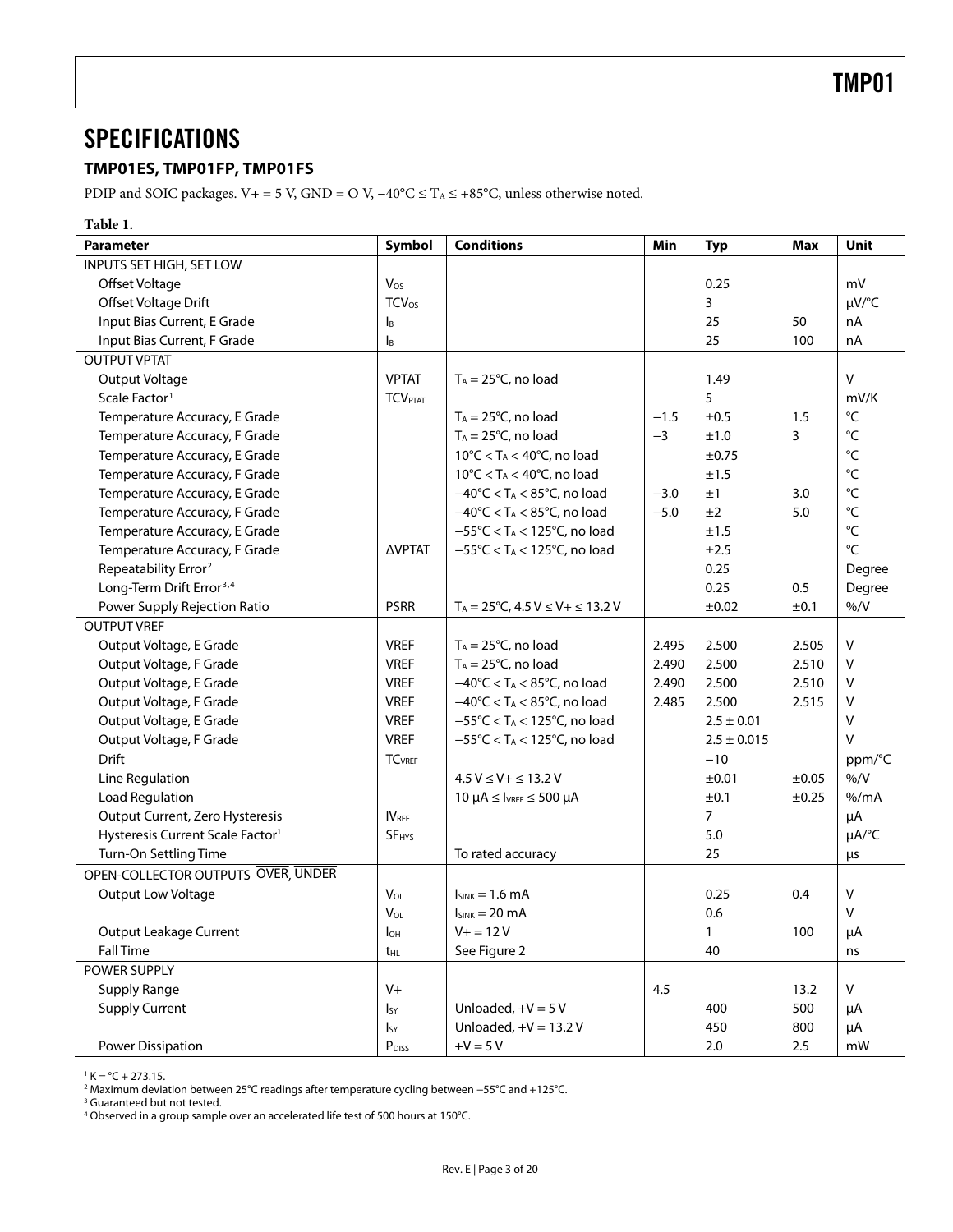

#### <span id="page-3-1"></span><span id="page-3-0"></span>**TMP01FJ**

TO-99 metal can package. V+ = 5 V, GND = 0 V, −40°C ≤ T<sub>A</sub> ≤ +85°C, unless otherwise noted.

#### **Table 2.**

| <b>Parameter</b>                             | Symbol                     | <b>Conditions</b>                                            | Min    | <b>Typ</b>      | <b>Max</b> | <b>Unit</b> |
|----------------------------------------------|----------------------------|--------------------------------------------------------------|--------|-----------------|------------|-------------|
| INPUTS SET HIGH, SET LOW                     |                            |                                                              |        |                 |            |             |
| Offset Voltage                               | $V_{OS}$                   |                                                              |        | 0.25            |            | mV          |
| Offset Voltage Drift                         | <b>TCV<sub>os</sub></b>    |                                                              |        | 3               |            | µV/°C       |
| Input Bias Current, F Grade                  | $\mathsf{I}_{\mathsf{B}}$  |                                                              |        | 25              | 100        | nA          |
| <b>OUTPUT VPTAT</b>                          |                            |                                                              |        |                 |            |             |
| Output Voltage                               | <b>VPTAT</b>               | $T_A = 25^{\circ}C$ , no load                                |        | 1.49            |            | v           |
| Scale Factor <sup>1</sup>                    | <b>TCV</b> <sub>PTAT</sub> |                                                              |        | 5               |            | mV/K        |
| Temperature Accuracy, F Grade                |                            | $T_A = 25^{\circ}C$ , no load                                | $-3$   | ±1.0            | 3          | °C          |
| Temperature Accuracy, F Grade                |                            | $10^{\circ}$ C < T <sub>A</sub> < 40 $^{\circ}$ C, no load   |        | ±1.5            |            | °C          |
| Temperature Accuracy, F Grade                |                            | $-40^{\circ}$ C < T <sub>A</sub> < 85 $^{\circ}$ C, no load  | $-5.0$ | ±2              | 5.0        | °C          |
| Temperature Accuracy, F Grade                | <b>AVPTAT</b>              | $-55^{\circ}$ C < T <sub>A</sub> < 125 $^{\circ}$ C, no load |        | ±2.5            |            | °C          |
| Repeatability Error <sup>2</sup>             |                            |                                                              |        | 0.25            |            | Degree      |
| Long-Term Drift Error <sup>3, 4</sup>        |                            |                                                              |        | 0.25            | 0.5        | Degree      |
| Power Supply Rejection Ratio                 | <b>PSRR</b>                | $T_A = 25^{\circ}C$ , 4.5 V $\leq V + \leq 13.2$ V           |        | ±0.02           | ±0.1       | %N          |
| <b>OUTPUT VREF</b>                           |                            |                                                              |        |                 |            |             |
| Output Voltage, F Grade                      | <b>VREF</b>                | $T_A = 25^{\circ}$ C, no load                                | 2.490  | 2.500           | 2.510      | V           |
| Output Voltage, F Grade                      | <b>VREF</b>                | $-40^{\circ}$ C < TA < 85°C, no load                         | 2.485  | 2.500           | 2.515      | V           |
| Output Voltage, F Grade                      | <b>VREF</b>                | $-55^{\circ}$ C < T <sub>A</sub> < 125 $^{\circ}$ C, no load |        | $2.5 \pm 0.015$ |            | v           |
| <b>Drift</b>                                 | <b>TC</b> <sub>VREF</sub>  |                                                              |        | $-10$           |            | ppm/°C      |
| Line Regulation                              |                            | $4.5 V \le V + \le 13.2 V$                                   |        | ±0.01           | $\pm 0.05$ | %N          |
| <b>Load Regulation</b>                       |                            | $10 \mu A \leq V_{REF} \leq 500 \mu A$                       |        | ±0.1            | $\pm 0.25$ | % /mA       |
| Output Current, Zero Hysteresis              | IV <sub>REF</sub>          |                                                              |        | $\overline{7}$  |            | μA          |
| Hysteresis Current Scale Factor <sup>1</sup> | <b>SF<sub>HYS</sub></b>    |                                                              |        | 5.0             |            | µA/°C       |
| Turn-On Settling Time                        |                            | To rated accuracy                                            |        | 25              |            | μs          |
| OPEN-COLLECTOR OUTPUTS OVER, UNDER           |                            |                                                              |        |                 |            |             |
| Output Low Voltage                           | V <sub>OL</sub>            | $I_{SINK} = 1.6$ mA                                          |        | 0.25            | 0.4        | V           |
|                                              | V <sub>OL</sub>            | $I_{SINK} = 20 \text{ mA}$                                   |        | 0.6             |            | V           |
| <b>Output Leakage Current</b>                | $I_{OH}$                   | $V + 12V$                                                    |        | 1               | 100        | μA          |
| <b>Fall Time</b>                             | t <sub>HL</sub>            | See Figure 2                                                 |        | 40              |            | ns          |
| POWER SUPPLY                                 |                            |                                                              |        |                 |            |             |
| <b>Supply Range</b>                          | $V +$                      |                                                              | 4.5    |                 | 13.2       | v           |
| <b>Supply Current</b>                        | IsY                        | Unloaded, $+V = 5V$                                          |        | 400             | 500        | μA          |
|                                              | $I_{SY}$                   | Unloaded, $+V = 13.2 V$                                      |        | 450             | 800        | μA          |
| <b>Power Dissipation</b>                     | P <sub>DISS</sub>          | $+V = 5V$                                                    |        | 2.0             | 2.5        | mW          |

 ${}^{1}$ K = °C + 273.15.

?Maximum deviation between 25°C readings after temperature cycling between −55°C and +125°C.<br><sup>3</sup>Guaranteed but not tested.<br><sup>4</sup>Observed in a group sample over an accelerated life test of 500 hours at 150°C.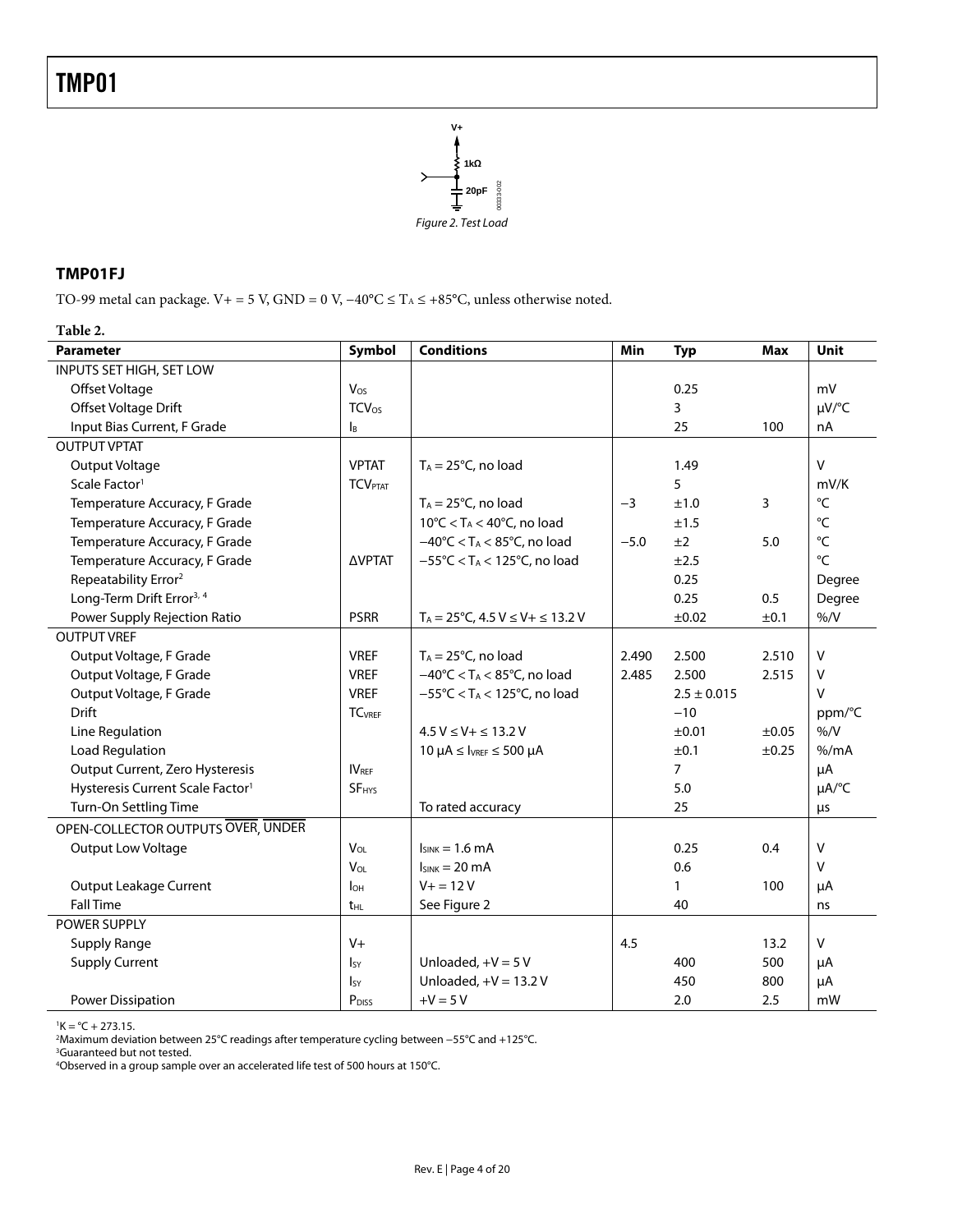### <span id="page-4-0"></span>ABSOLUTE MAXIMUM RATINGS

#### **Table 3.**

| Parameter                                          | Rating                              |
|----------------------------------------------------|-------------------------------------|
| Maximum Supply Voltage                             | $-0.3$ V to $+15$ V                 |
| Maximum Input Voltage (SET HIGH, SET LOW)          | $-0.3$ V to V + +0.3 V              |
| Maximum Output Current (VREF, VPTAT)               | 2 mA                                |
| Maximum Output Current (Open-Collector<br>Outputs) | 50 mA                               |
| Maximum Output Voltage (Open-Collector<br>Outputs) | 15V                                 |
| Operating Temperature Range                        | $-55^{\circ}$ C to $+150^{\circ}$ C |
| Die Junction Temperature                           | $150^{\circ}$ C                     |
| Storage Temperature Range                          | $-65^{\circ}$ C to $+150^{\circ}$ C |
| Lead Temperature (Soldering 60 sec)                | 300°C                               |

Stresses above those listed under Absolute Maximum Ratings may cause permanent damage to the device. This is a stress rating only; functional operation of the device at these or any other conditions above those indicated in the operational section of this specification is not implied. Exposure to absolute maximum rating conditions for extended periods may affect device reliability.

Digital inputs and outputs are protected; however, permanent damage may occur on unprotected units from high energy electrostatic fields. Keep units in conductive foam or packaging at all times until ready to use. Use proper antistatic handling procedures.

Remove power before inserting or removing units from their sockets.

#### **Table 4.**

| Package Type           | $\theta$ JA      | $\theta_{\rm JC}$ | Unit          |
|------------------------|------------------|-------------------|---------------|
| 8-Lead PDIP (N-8)      | 103 <sup>1</sup> | 43                | $\degree$ C/W |
| 8-Lead SOIC (R-8)      | 158 <sup>2</sup> | 43                | $\degree$ C/W |
| 8-Pin TO-99 Can (H-08) | 150 <sup>1</sup> | 18                | $\degree$ C/W |

<sup>1</sup>  $\theta_{JA}$  is specified for device in socket (worst-case conditions).  $2$  θ<sub>JA</sub> is specified for device mounted on PCB.

#### **ESD CAUTION**



ESD (electrostatic discharge) sensitive device. Charged devices and circuit boards can discharge without detection. Although this product features patented or proprietary protection circuitry, damage may occur on devices subjected to high energy ESD. Therefore, proper ESD precautions should be taken to avoid performance degradation or loss of functionality.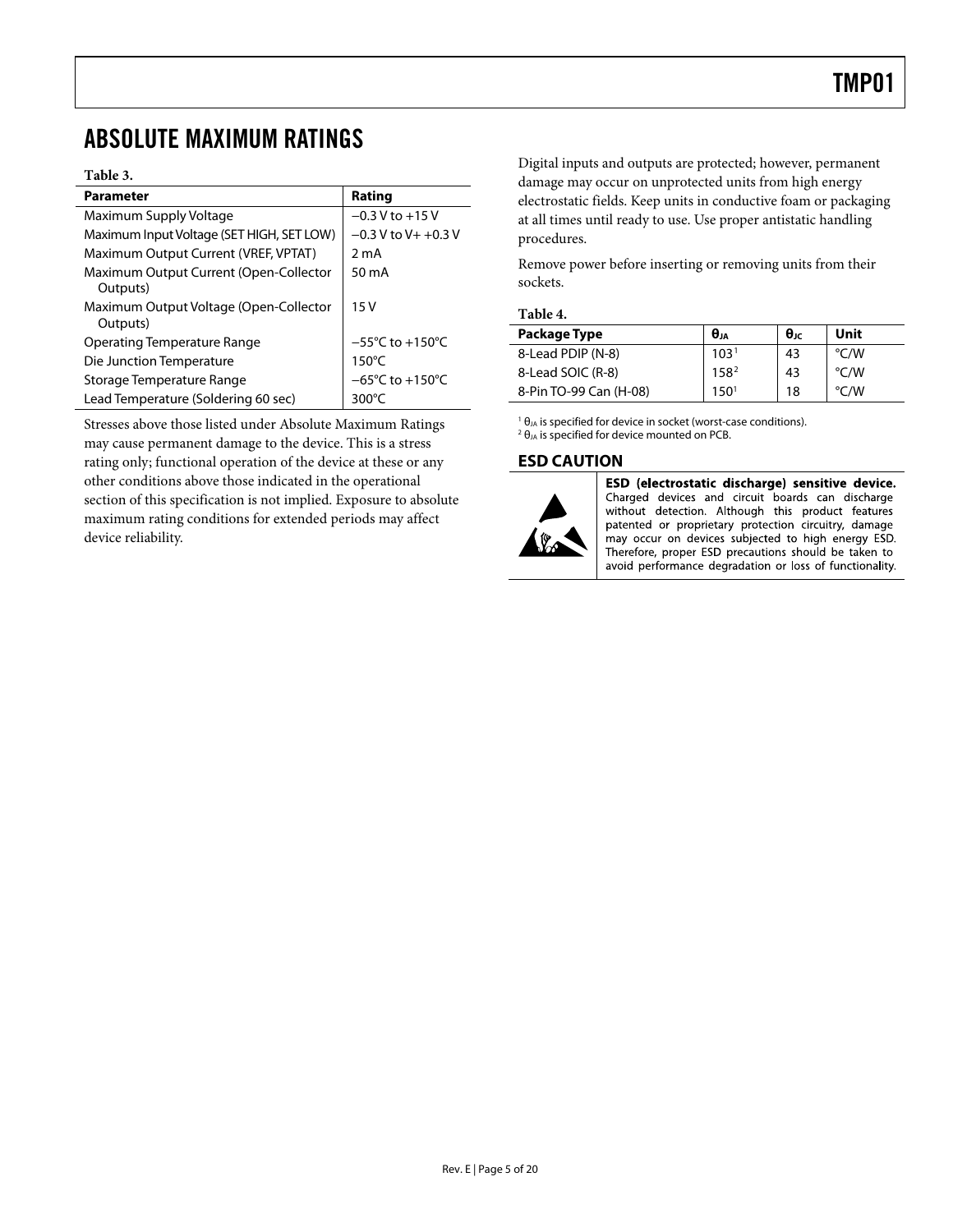## <span id="page-5-0"></span>TYPICAL PERFORMANCE CHARACTERISTICS





Figure 7. Open-Collector Output (OVER, UNDER) Saturation Voltage vs. Output Current

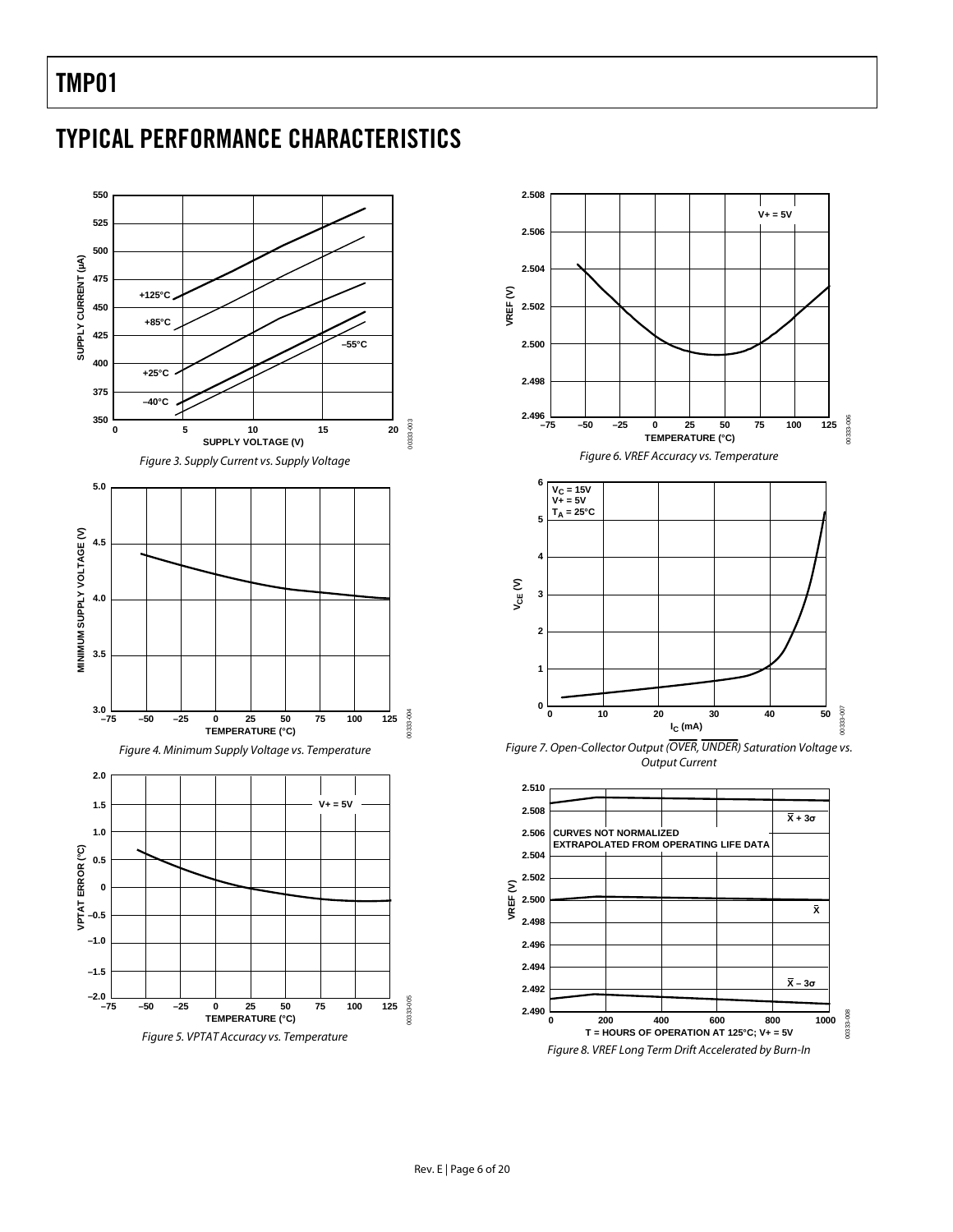

Figure 10. Set High, Set Low Input Offset Voltage vs. Temperature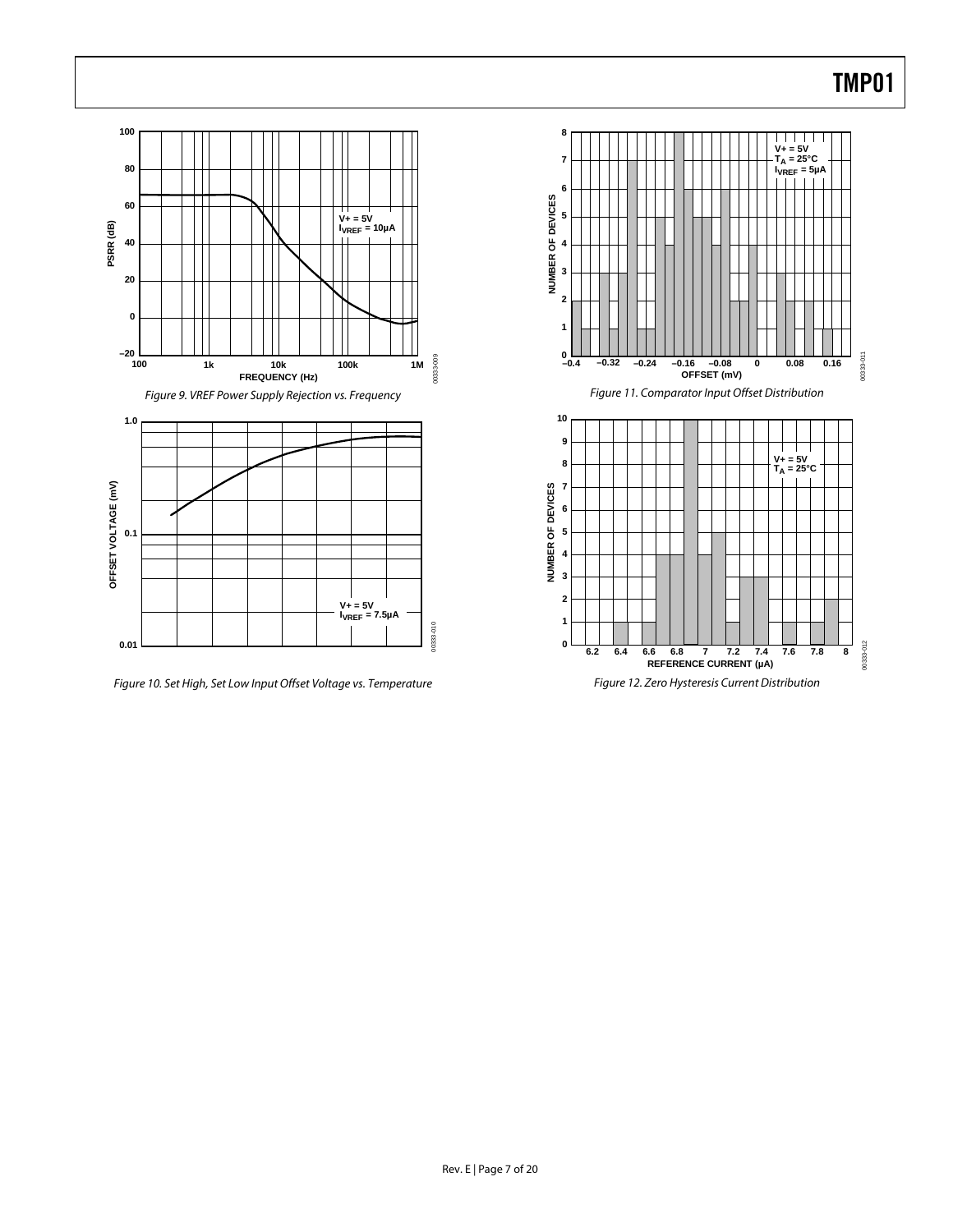## <span id="page-7-0"></span>THEORY OF OPERATION

The TMP01 is a linear voltage-output temperature sensor, with a window comparator that can be programmed by the user to activate one of two open-collector outputs when a predetermined temperature setpoint voltage has been exceeded. A low drift voltage reference is available for setpoint programming.

The temperature sensor is basically a very accurate, temperature compensated, band gap-type voltage reference with a buffered output voltage proportional to absolute temperature (VPTAT), accurately trimmed to a scale factor of 5 mV/K.

<span id="page-7-1"></span>The low drift 2.5 V reference output VREF is easily divided externally with fixed resistors or potentiometers to accurately establish the programmed heat/cool setpoints, independent of temperature. Alternatively, the setpoint voltages can be supplied by other ground referenced voltage sources such as userprogrammed DACs or controllers. The high and low setpoint voltages are compared to the temperature sensor voltage, thus creating a two-temperature thermostat function. In addition, the total output current of the reference (IVREF) determines the magnitude of the temperature hysteresis band. The open collector outputs of the comparators can be used to control a wide variety of devices.



### **TEMPERATURE HYSTERESIS**

The temperature hysteresis is the number of degrees beyond the original setpoint temperature that must be sensed by the TMP01 before the setpoint comparator is reset and the output disabled. [Figure 14](#page-7-1) shows the hysteresis profile. The hysteresis is programmed by the user by setting a specific load on the reference voltage output VREF. This output current I<sub>VREF</sub> is also called the hysteresis current, which is mirrored internally and fed to a buffer with an analog switch.



After a temperature setpoint is exceeded and a comparator tripped, the buffer output is enabled. The output is a current of the appropriate polarity that generates a hysteresis offset voltage across an internal 1000  $\Omega$  resistor at the comparator input. The comparator output remains on until the voltage at the comparator input, now equal to the temperature sensor voltage VPTAT summed with the hysteresis offset, returns to the programmed setpoint voltage. The comparator then returns low, deactivating the open-collector output and disabling the hysteresis current buffer output. The scale factor for the programmed hysteresis current is:

 $I_{HYS} = I_{VREF} = 5 \mu A$ <sup>o</sup>C + 7  $\mu A$ 

Thus, since  $VREF = 2.5 V$ , with a reference load resistance of 357 k $\Omega$  or greater (output current 7 µA or less), the temperature setpoint hysteresis is zero degrees. Larger values of load resistance only decrease the output current below 7 μA and have no effect on the operation of the device. The amount of hysteresis is determined by selecting a value of load resistance for VREF.

#### **PROGRAMMING THE TMP01**

In the basic fixed setpoint application utilizing a simple resistor ladder voltage divider, the desired temperature setpoints are programmed in the following sequence:

- 1. Select the desired hysteresis temperature.
- 2. Calculate the hysteresis current I<sub>VREF</sub>.
- 3. Select the desired setpoint temperatures.
- 4. Calculate the individual resistor divider ladder values needed to develop the desired comparator setpoint voltages at SET HIGH and SET LOW.

00333-013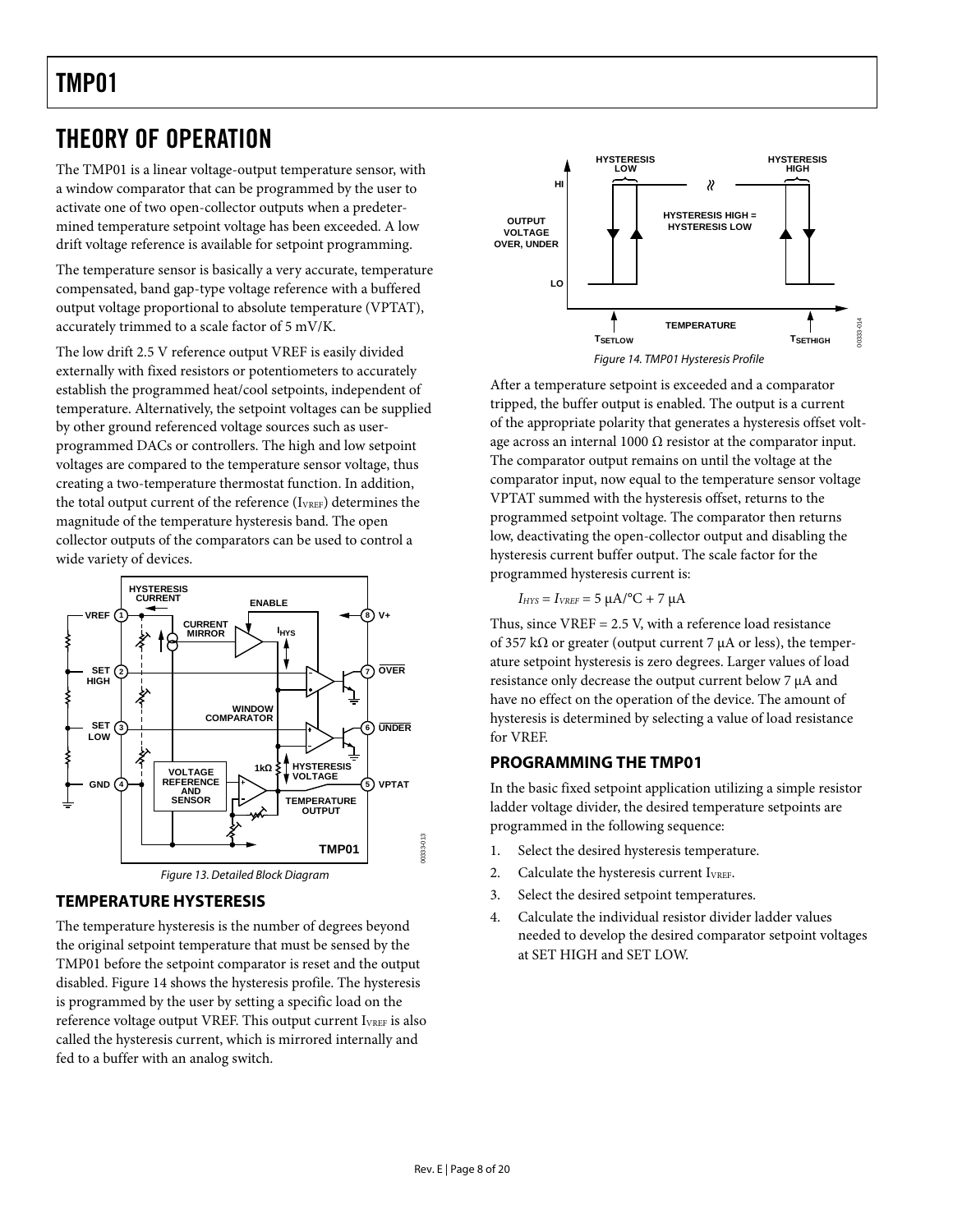<span id="page-8-0"></span>The hysteresis current is readily calculated. For example, for 2 degrees of hysteresis,  $I_{VREF} = 17 \mu A$ . Next, the setpoint voltages, VSETHIGH and VSETLOW, are determined using the VPTAT scale factor of 5 mV/K = 5 mV/( $^{\circ}$ C + 273.15), which is 1.49 V for 25°C. Then, calculate the divider resistors, based on those setpoints. The equations used to calculate the resistors are

$$
V_{\text{SETHICH}} = (T_{\text{SETHICH}} + 273.15) (5 \text{ mV/}^{\circ}\text{C})
$$
\n
$$
V_{\text{SETLOW}} = (T_{\text{SETLOW}} + 273.15) (5 \text{ mV/}^{\circ}\text{C})
$$
\n
$$
R1 (k\Omega) = (V_{\text{VREF}} - V_{\text{SETHIGH}}) / I_{\text{VREF}} = (2.5 \text{ V} - V_{\text{SETHIGH}}) / I_{\text{VREF}}
$$
\n
$$
R2 (k\Omega) = (V_{\text{SETHIGH}} - V_{\text{SETLOW}}) / I_{\text{VREF}}
$$
\n
$$
R3 (k\Omega) = V_{\text{SETLOW}} / I_{\text{VREF}}
$$



Figure 15. TMP01 Setpoint Programming

The total  $R1 + R2 + R3$  is equal to the load resistance needed to draw the desired hysteresis current from the reference, or IVREF.

The formulas shown above are also helpful in understanding the calculation of temperature setpoint voltages in circuits other than the standard two-temperature thermostat. If a setpoint function is not needed, the appropriate comparator should be disabled. SET HIGH can be disabled by tying it to V+, SET LOW by tying it to GND. Either output can be left unconnected.



#### **UNDERSTANDING ERROR SOURCES**

The accuracy of the VPTAT sensor output is well characterized and specified; however, preserving this accuracy in a heating or cooling control system requires some attention to minimizing the various potential error sources. The internal sources of setpoint programming error include the initial tolerances and temperature drifts of the reference voltage VREF, the setpoint comparator input offset voltage and bias current, and the hysteresis current scale factor. When evaluating setpoint programming errors, remember that any VREF error contribution at the comparator inputs is reduced by the

resistor divider ratios. The comparator input bias current (inputs SET HIGH, SET LOW) drops to less than 1 nA (typ) when the comparator is tripped. This can account for some setpoint voltage error, equal to the change in bias current times the effective setpoint divider ladder resistance to ground.

The thermal mass of the TMP01 package and the degree of thermal coupling to the surrounding circuitry are the largest factors in determining the rate of thermal settling, which ultimately determines the rate at which the desired temperature measurement accuracy may be reached. Thus, allow sufficient time for the device to reach the final temperature. The typical thermal time constant for the plastic package is approximately 140 seconds in still air. Therefore, to reach the final temperature accuracy within 1%, for a temperature change of 60 degrees, a settling time of 5 time constants, or 12 minutes, is necessary.

The setpoint comparator input offset voltage and zero hysteresis current affect setpoint error. While the 7 μA zero hysteresis current allows the user to program the TMP01 with moderate resistor divider values, it does vary somewhat from device to device, causing slight variations in the actual hysteresis obtained in practice. Comparator input offset directly impacts the programmed setpoint voltage and thus the resulting hysteresis band, and must be included in error calculations.

External error sources to consider are the accuracy of the programming resistors, grounding error voltages, and the overall problem of thermal gradients. The accuracy of the external programming resistors directly impacts the resulting setpoint accuracy. Thus, in fixed-temperature applications, the user should select resistor tolerances appropriate to the desired programming accuracy. Resistor temperature drift must be taken into account also. This effect can be minimized by selecting good quality components, and by keeping all components in close thermal proximity. Applications requiring high measurement accuracy require great attention to detail regarding thermal gradients. Careful circuit board layout, component placement, and protection from stray air currents are necessary to minimize common thermal error sources.

Also, the user should take care to keep the bottom of the setpoint programming divider ladder as close to GND (Pin 4) as possible to minimize errors due to IR voltage drops and coupling of external noise sources. In any case, a 0.1 μF capacitor for power supply bypassing is always recommended at the chip.

### **SAFETY CONSIDERATIONS IN HEATING AND COOLING SYSTEM DESIGN**

Designers should anticipate potential system fault conditions, which may result in significant safety hazards, which are outside the control of and cannot be corrected by the TMP01-based circuit. Observe governmental and industrial regulations regarding safety requirements and standards for such designs where applicable.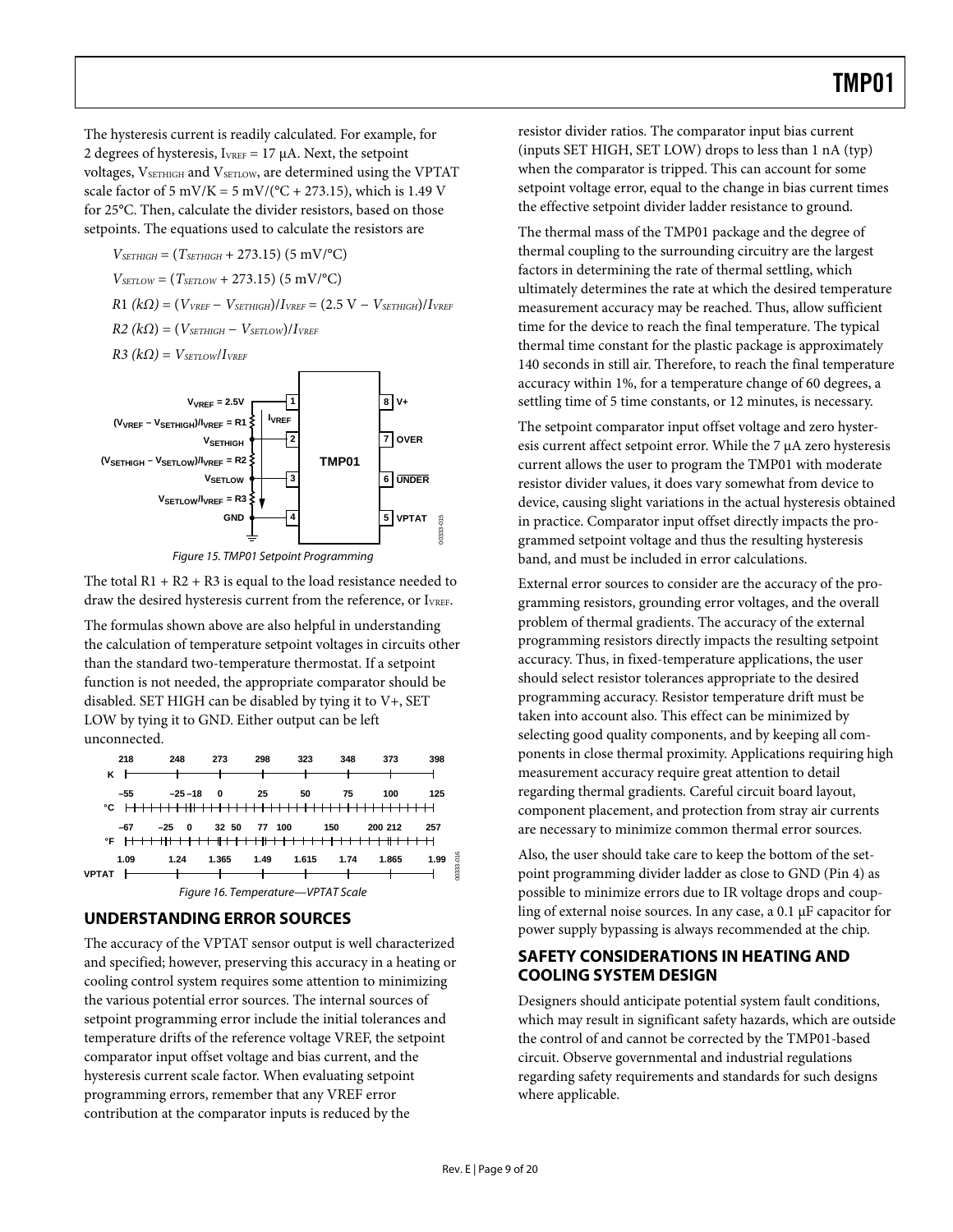### <span id="page-9-0"></span>APPLICATIONS INFORMATION **SELF-HEATING EFFECTS**

In some applications, the user should consider the effects of self-heating due to the power dissipated by the open-collector outputs, which are capable of sinking 20 mA continuously. Under full load, the TMP01 open-collector output device is dissipating

 $P_{DISS} = 0.6 \text{ V} \times .020 \text{A} = 12 \text{ mW}$ 

which in a surface-mount SOIC package accounts for a temperature increase due to self-heating of

 $\Delta T = P_{DISS} \times \theta_{JA} = .012 \text{ W} \times 158^{\circ} \text{C/W} = 1.9^{\circ} \text{C}$ 

This self-heating effect directly affects the accuracy of the TMP01 and will, for example, cause the device to activate the OVER output 2 degrees early.

Bonding the package to a moderate heat sink limits the selfheating effect to approximately:

 $\Delta T = P_{\text{DISS}} \times \theta_{\text{JC}} = .012 \text{ W} \times 43^{\circ} \text{C/W} = 0.52^{\circ} \text{C}$ 

which is a much more tolerable error in most systems. The VREF and VPTAT outputs are also capable of delivering sufficient current to contribute heating effects and should not be ignored.

#### **BUFFERING THE VOLTAGE REFERENCE**

The reference output VREF is used to generate the temperature setpoint programming voltages for the TMP01 and also to determine the hysteresis temperature band by the reference load current I<sub>VREF</sub>. The on-board output buffer amplifier is typically capable of 500 μA output drive into as much as 50 pF load (maximum). Exceeding this load affects the accuracy of the reference voltage, could cause thermal sensing errors due to dissipation, and may induce oscillations. Selection of a low drift buffer functioning as a voltage follower with high input impedance ensures optimal reference accuracy, and does not affect the programmed hysteresis current. Amplifiers which offer the low drift, low power consumption, and low cost appropriate to this application include the OP295, and members of the OP90, OP97, OP177 families, and others as shown in the following applications circuits.

With excellent drift and noise characteristics, VREF offers a good voltage reference for data acquisition and transducer excitation applications as well. Output drift is typically better than  $-10$  ppm/°C, with 315 nV/ $\sqrt{Hz}$  (typ) noise spectral density at 1 kHz.

#### **PRESERVING ACCURACY OVER WIDE TEMPERATURE RANGE OPERATION**

The TMP01 is unique in offering both a wide range temperature sensor and the associated detection circuitry needed to implement a complete thermostatic control function in one monolithic device. While the voltage reference, setpoint comparators, and output buffer amplifiers have been carefully compensated to maintain accuracy over the specified temperature range, the user has an additional task in maintaining the accuracy over wide operating temperature ranges in the application.

Since the TMP01 is both sensor and control circuit, in many applications it is possible that the external components used to program and interface the device may be subjected to the same temperature extremes. Thus, it may be necessary to locate components in close thermal proximity to minimize large temperature differentials, and to account for thermal drift errors, such as resistor matching tempcos, amplifier error drift, and the like, where appropriate. Circuit design with the TMP01 requires a slightly different perspective regarding the thermal behavior of electronic components.

### **THERMAL RESPONSE TIME**

The time required for a temperature sensor to settle to a specified accuracy is a function of the thermal mass of the sensor, and the thermal conductivity between the sensor and the object being sensed. Thermal mass is often considered equivalent to capacitance.

Thermal conductivity is commonly specified using the symbol Q, and can be thought of as the reciprocal of thermal resistance. It is commonly specified in units of degrees per watt of power transferred across the thermal joint. Thus, the time required for the TMP01 to settle to the desired accuracy is dependent on the package selected, the thermal contact established in that particular application, and the equivalent power of the heat source. In most applications, the settling time is probably best determined empirically.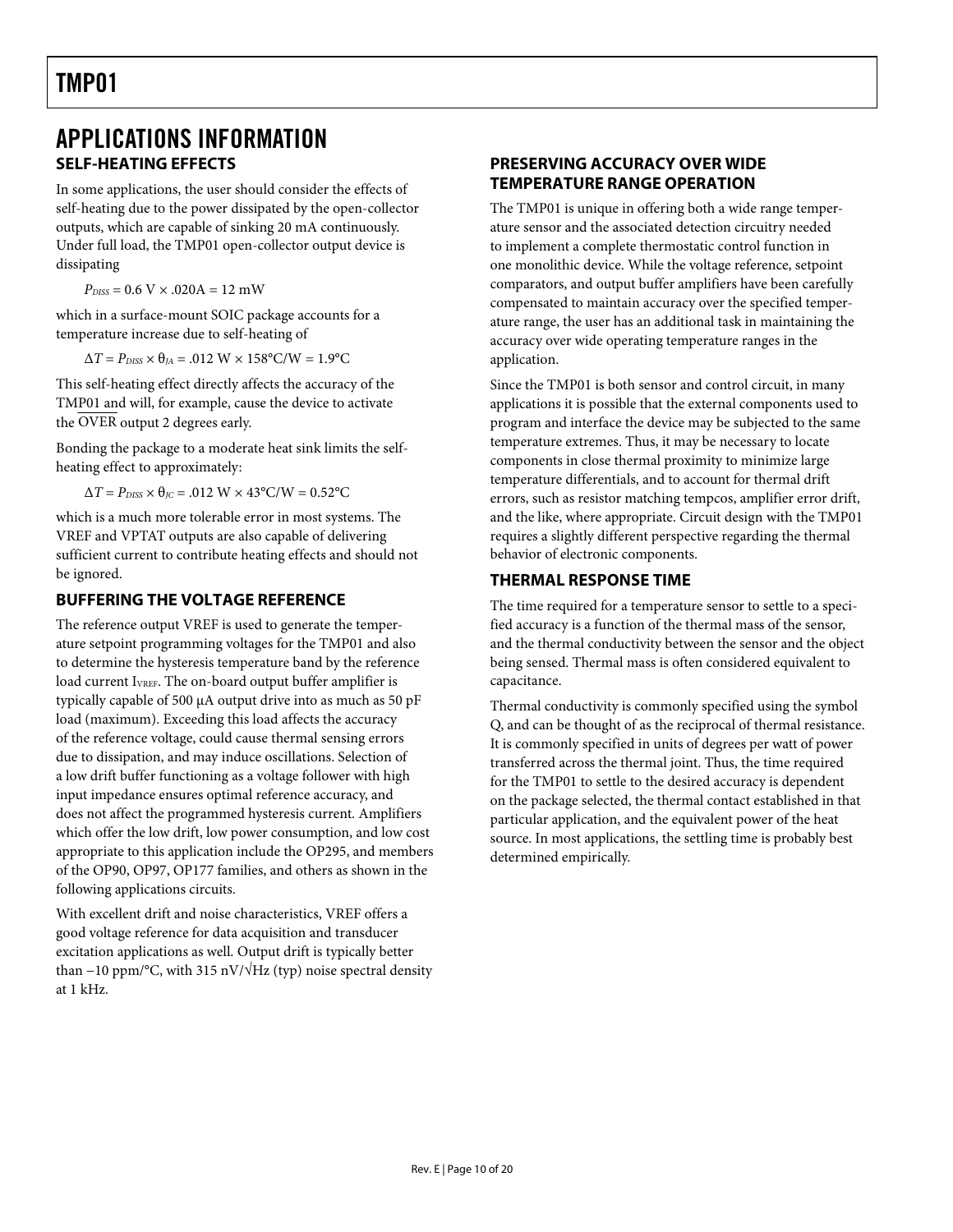### <span id="page-10-0"></span>**SWITCHING LOADS WITH THE OPEN-COLLECTOR OUTPUTS**

In many temperature sensing and control applications, some type of switching is required. Whether it be to turn on a heater when the temperature goes below a minimum value or to turn off a motor that is overheating, the open-collector outputs OVER and UNDER can be used. For the majority of applications, the switches used need to handle large currents on the order of 1 A and above. Because the TMP01 is accurately measuring temperature, the open-collector outputs should handle less than 20 mA of current to minimize self-heating.

The OVER and UNDER outputs should not drive the equipment directly. Instead, an external switching device is required to handle the large currents. Some examples of these are relays, power MOSFETs, thyristors, IGBTs, and Darlingtons.

<span id="page-10-2"></span>[Figure 17](#page-10-1) through [Figure 21](#page-11-1) show a variety of circuits where the TMP01 controls a switch. The main consideration in these circuits, such as the relay in [Figure 17,](#page-10-1) is the current required to activate the switch.



<span id="page-10-3"></span><span id="page-10-1"></span>It is important to check the particular relay to ensure that the current needed to activate the coil does not exceed the TMP01's recommended output current of 20 mA. This is easily determined by dividing the relay coil voltage by the specified coil resistance. Keep in mind that the inductance of the relay creates large voltage spikes that can damage the TMP01 output unless protected by a commutation diode across the coil, as shown.

The relay shown has a contact rating of 10 W maximum. If a relay capable of handling more power is desired, the larger contacts probably require a commensurately larger coil, with lower coil resistance and thus higher trigger current. As the contact power handling capability increases, so does the current needed for the coil. In some cases, an external driving transistor should be used to remove the current load on the TMP01.

<span id="page-10-4"></span>Power FETs are popular for handling a variety of high current dc loads. [Figure 18](#page-10-2) shows the TMP01 driving a p-channel MOSFET transistor for a simple heater circuit. When the output transistor turns on, the gate of the MOSFET is pulled down to approximately 0.6 V, turning it on. For most MOSFETs, a gate-to-source voltage, or Vgs, on the order of −2 V to −5 V is sufficient to turn the device on.

[Figure 19](#page-10-3) shows a similar circuit for turning on an n-channel MOSFET, except that now the gate to source voltage is positive. For this reason, an external transistor must be used as an inverter so that the MOSFET turns on when the UNDER output pulls down.



Isolated gate bipolar transistors (IGBT) combine many of the benefits of power MOSFETs with bipolar transistors, and are used for a variety of high power applications. Because IGBTs have a gate similar to MOSFETs, turning on and off the devices is relatively simple as shown in [Figure 20](#page-10-4).

The turn-on voltage for the IGBT shown (IRGBC40S) is between 3.0 V and 5.5 V. This part has a continuous collector current rating of 50 A and a maximum collector-to-emitter voltage of 600 V, enabling it to work in very demanding applications.



00333-020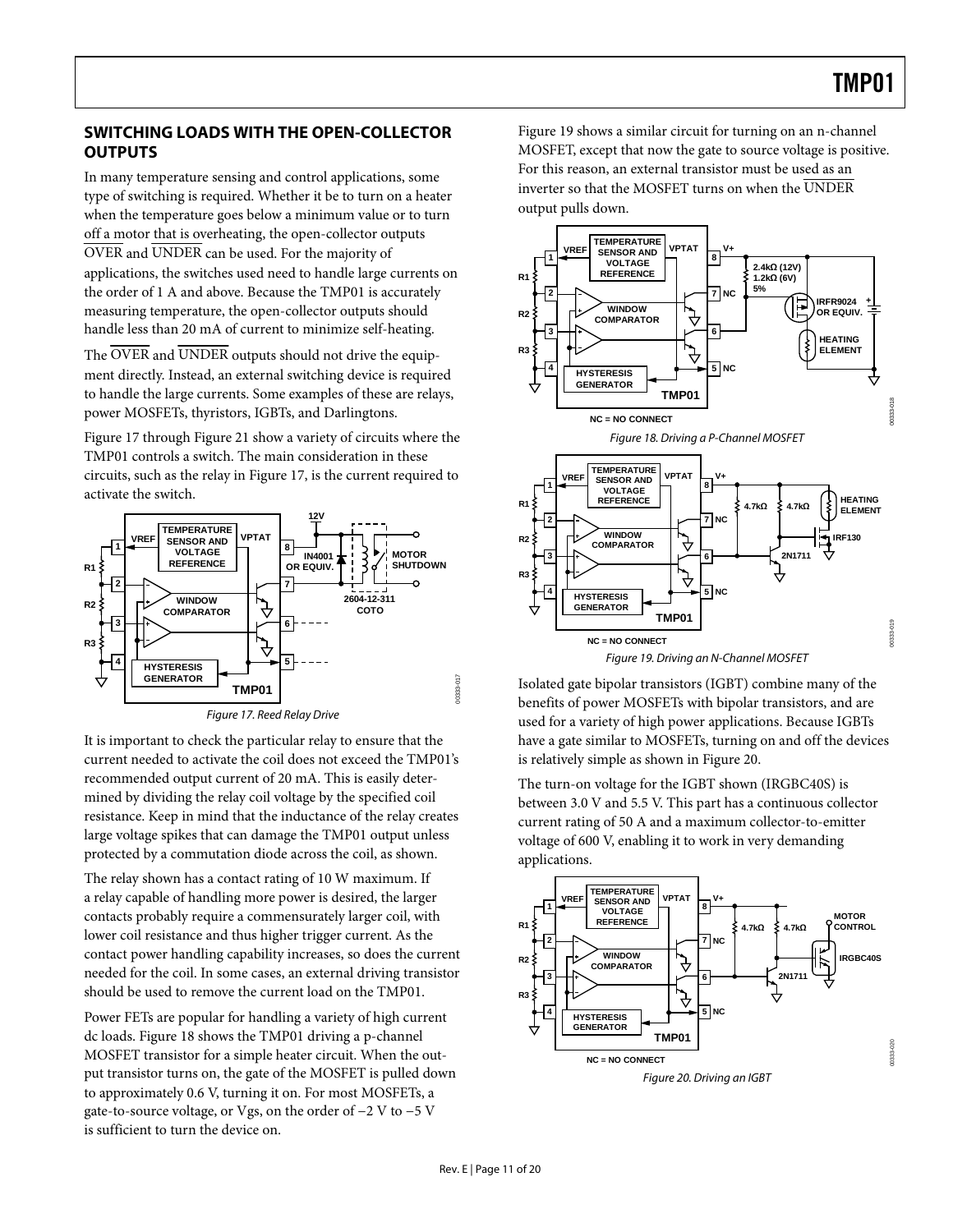<span id="page-11-0"></span>The last class of high power devices discussed here are thyristors, which includes SCRs and Triacs. Triacs are a useful alternative to relays for switching ac line voltages. The 2N6073A shown in [Figure 21](#page-11-1) is rated to handle 4A (rms). The optoisolated MOC3011 Triac features excellent electrical isolation from the noisy ac line and complete control over the high power Triac with only a few additional components.



#### <span id="page-11-2"></span><span id="page-11-1"></span>**HIGH CURRENT SWITCHING**

<span id="page-11-4"></span>Internal dissipation due to large loads on the TMP01 outputs causes some temperature error due to self-heating. External transistors remove the load from the TMP01, so that virtually no power is dissipated in the internal transistors and no selfheating occurs. [Figure 22](#page-11-2) through [Figure 24](#page-11-3) show a few examples using external transistors. The simplest case, using a single transistor on the output to invert the output signal is shown in [Figure 22](#page-11-2). When the open collector of the TMP01 turns on and pulls the output down, the external transistor Q1 base is pulled low, turning off the transistor. Another transistor can be added to reinvert the signal as shown in [Figure 23.](#page-11-4) Now, when the output of the TMP01 is pulled down, the first transistor, Q1, turns off and its collector goes high, which turns Q2 on, pulling its collector low.

Thus, the output taken from the collector of Q2 is identical to the output of the TMP01. By picking a transistor that can accommodate large amounts of current, many high power devices can be switched.



Figure 23. Second Transistor Maintains Polarity of TMP01 Output

An example of a higher power transistor is a standard Darlington configuration as shown in [Figure 24](#page-11-3). The part chosen, TIP-110, can handle 2 A continuous which is more than enough to control many high power relays. In fact, the Darlington itself can be used as the switch, similar to MOSFETs and IGBTs.



<span id="page-11-3"></span>Figure 24. Darlington Transistor Can Handle Large Currents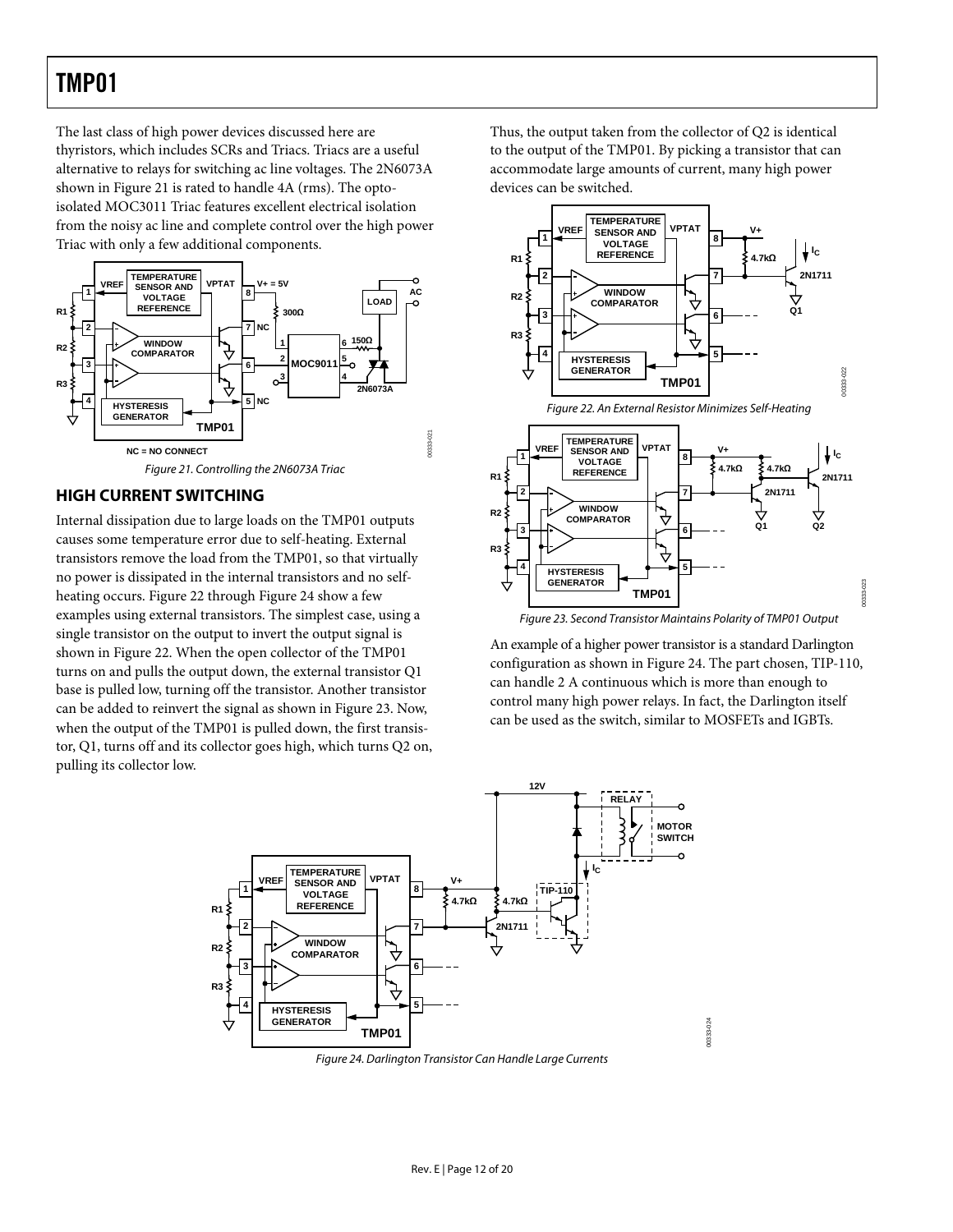#### <span id="page-12-0"></span>**BUFFERING THE TEMPERATURE OUTPUT PIN**

The VPTAT sensor output is a low impedance dc output voltage with a 5 mV/K temperature coefficient, that is useful in multiple measurement and control applications. In many applications, this voltage needs to be transmitted to a central location for processing. The buffered VPTAT voltage output is capable of 500 μA drive into 50 pF (maximum).

<span id="page-12-1"></span>Consider external amplifiers for interfacing VPTAT to external circuitry to ensure accuracy, and to minimize loading which could create dissipation-induced temperature sensing errors. An excellent general-purpose buffer circuit using the OP177 is shown in [Figure 25](#page-12-1). It is capable of driving over 10 mA, and remains stable under capacitive loads of up to 0.1 μF. Other interfacing ideas are also provided in this section.

#### **DIFFERENTIAL TRANSMITTER**

In noisy industrial environments, it is difficult to send an accurate analog signal over a significant distance. However, by sending the signal differentially on a wire pair, these errors can be significantly reduced. Because the noise is picked up equally on both wires, a receiver with high common-mode input rejection can be used to cancel out the noise very effectively at the receiving end. [Figure 26](#page-12-2) shows two amplifiers used to send the signal differentially, and an excellent differential receiver, the AMP03, which features a common-mode rejection ratio of 95 dB at dc and very low input and drift errors.



Figure 25. Buffer VPTAT to Handle Difficult Loads

### **4 mA TO 20 mA CURRENT LOOP**

Another common method of transmitting a signal over long distances is to use a 4 mA to 20 mA loop, as shown in [Figure 27](#page-13-1). An advantage of using a 4 mA to 20 mA loop is that the accuracy of a current loop is not compromised by voltage drops across the line. One requirement of 4 mA to 20 mA circuits is that the remote end must receive all of its power from the loop, meaning that the circuit must consume less than 4 mA.

Operating from 5 V, the quiescent current of the TMP01 is 500 μA maximum, and the OP90s is 20 μA maximum, totaling less than 4 mA. Although not shown, the open collector outputs and temperature setting pins can be connected to do any local control of switching.

<span id="page-12-2"></span>

Figure 26. Send the Signal Differentially for Noise Immunity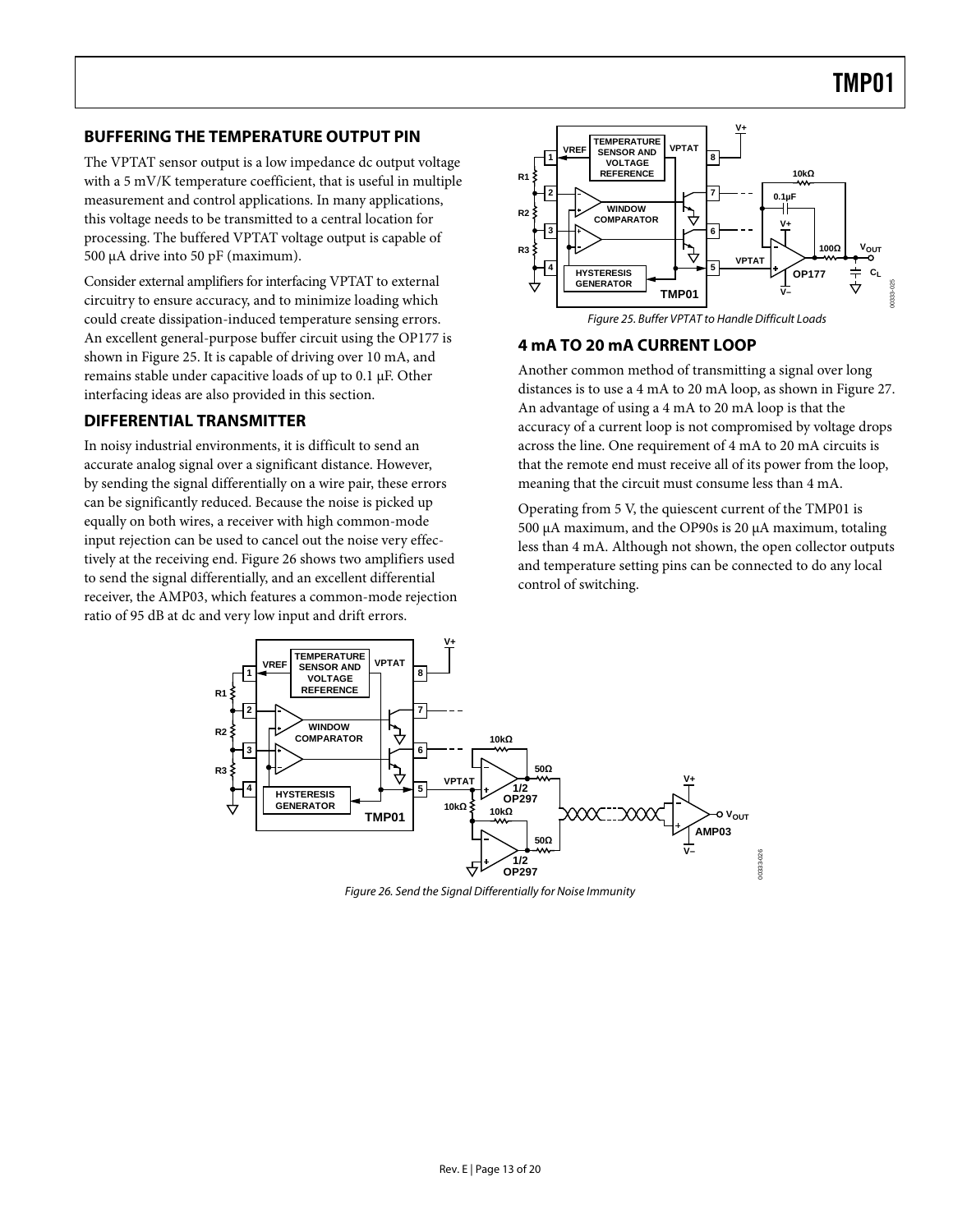<span id="page-13-0"></span>The current is proportional to the voltage on the VPTAT output, and is calibrated to 4 mA at a temperature of −40°C, to 20 mA for +85°C. The main equation governing the operation of this circuit gives the current as a function of VPTAT

$$
I_{OUT} = \frac{1}{R6} \left( \frac{VPTAT \times R5}{R2} - \frac{VREF \times R3}{R3 + R1} \left( 1 + \frac{R5}{R2} \right) \right)
$$

The resulting temperature coefficient of the output current is 128 μA/°C.



Figure 27. 4mA to 20 mA Current Loop

<span id="page-13-1"></span>To determine the resistor values in this circuit, first note that VREF remains constant over temperature. Thus, the ratio of R5 over R2 must give a variation of  $I<sub>OUT</sub>$  from 4 mA to 20 mA as VPTAT varies from 1.165 V at −40°C to 1.79 V at +85°C. The absolute value of the resistors is not important, only the ratio. For convenience, 100 kΩ is chosen for R5. Once R2 is calculated, the value of R3 and R1 is determined by substituting 4 mA for IOUT and 1.165 V for VPTAT and solving. The final

values are shown in the circuit. The OP90 is chosen for this circuit because of its ability to operate on a single supply and its high accuracy. For initial accuracy, a 10 kΩ trim potentiometer can be included in series with R3, and the value of R3 lowered to 95 kΩ. The potentiometer should be adjusted to produce an output current of 12.3 mA at 25°C.

#### **TEMPERATURE-TO-FREQUENCY CONVERTER**

Another common method of transmitting analog information is to convert a voltage to the frequency domain. This is easily done with any of the low cost monolithic voltage-to-frequency converters (VFCs) available, which feature a robust, opencollector digital output. A digital signal is immune to noise and voltage drops because the only important information is the frequency. As long as the conversions between temperature and frequency are done accurately, the temperature data can be successfully transmitted.

A simple circuit to do this combines the TMP01 with an AD654 VFC, as shown in [Figure 28.](#page-13-2) The AD654 outputs a square wave that is proportional to the dc input voltage according to the following equation:

$$
F_{OUT} = \frac{V_{IN}}{10\ (R1 + R2)C_T}
$$

By simply connecting the VPTAT output to the input of the AD654, the 5 mV/°C temperature coefficient gives a sensitivity of 25 Hz/°C, centered around 7.5 kHz at 25°C. The trimming resistor R2 is needed to calibrate the absolute accuracy of the AD654. For more information on that part, consult the AD654 data sheet. Finally, the AD650 can be used to accurately convert the frequency back to a dc voltage on the receiving end.



<span id="page-13-2"></span>Figure 28. Temperature-to-Frequency Converter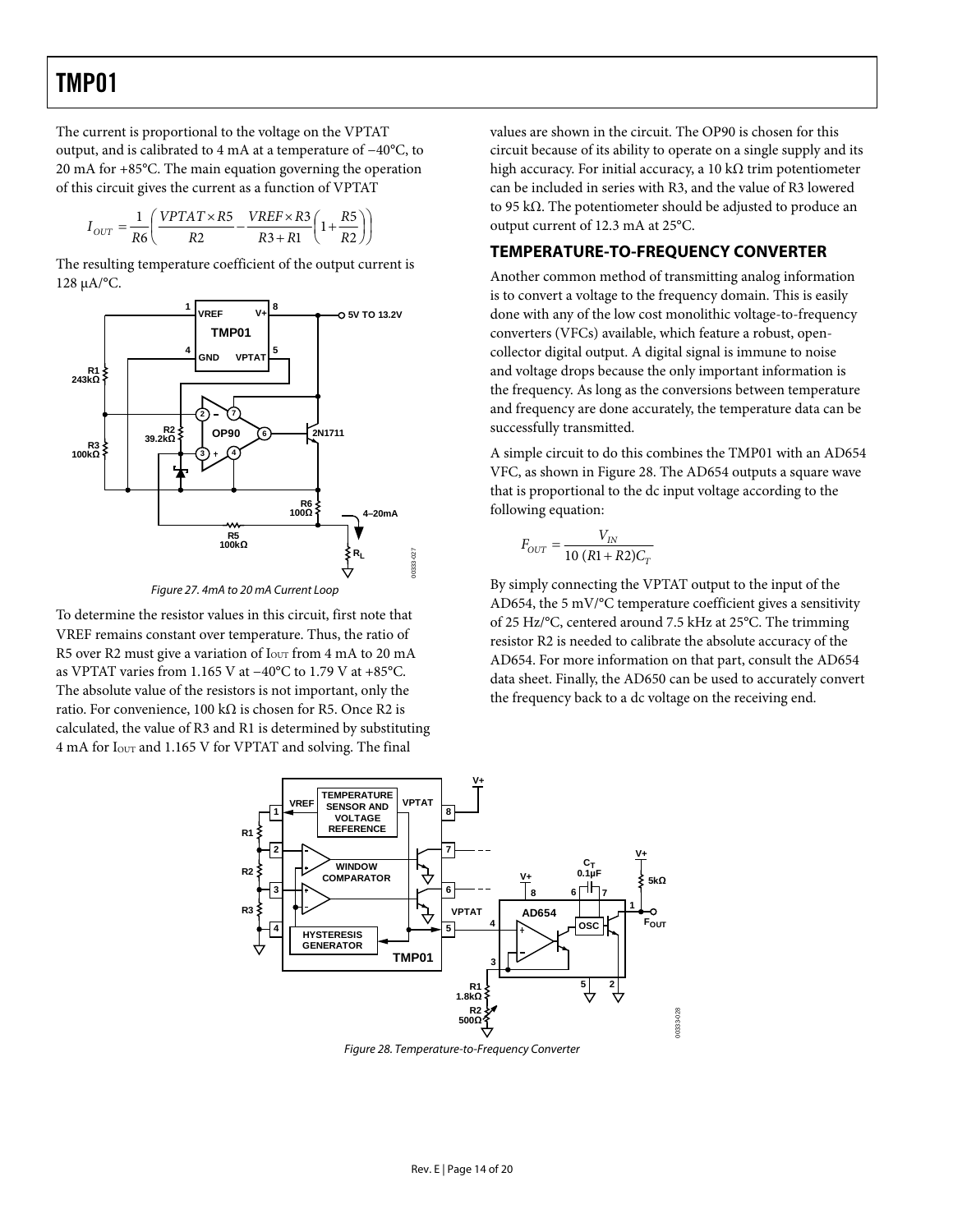<span id="page-14-0"></span>

Figure 29. Isolation Amplifier

#### <span id="page-14-1"></span>**ISOLATION AMPLIFIER**

In many industrial applications, the sensor is located in an environment that needs to be electrically isolated from the central processing area. [Figure 29](#page-14-1) shows a simple circuit that uses an 8-pin optoisolator (IL300XC) that can operate across a 5,000 V barrier. IC1 (an OP290 single-supply amplifier) is used to drive the LED connected between Pin 1 and Pin 2. The feedback actually comes from the photodiode connected from Pin 3 to Pin 4. The OP290 drives the LED such that there is enough current generated in the photodiode to exactly equal the current derived from the VPTAT voltage across the 470 kΩ resistor. On the receiving end, an OP90 converts the current from the second photodiode to a voltage through its feedback resistor R2.

Note that the other amplifier in the dual OP290 is used to buffer the 2.5 V reference voltage of the TMP01 for an accurate, low drift LED bias level without affecting the programmed hysteresis current. A REF43 (a precision 2.5 V reference) provides an accurate bias level at the receiving end.

To understand this circuit, it helps to examine the overall equation for the output voltage. First, the current (I1) in the photodiode is set by

$$
I_1 = \frac{2.5 \text{ V} - VPTAT}{470 \text{ k}\Omega}
$$

Note that the IL300XC has a gain of 0.73 (typical) with a minimum and maximum of 0.693 and 0.769, respectively. Because this is less than 1.0, R2 must be larger than R1 to achieve overall unity gain. To show this, the full equation is

$$
V_{OUT} = 2.5 V - I_2 R_2 =
$$
  
2.5 V - 0.7  $\left( \frac{2.5 V - VPTAT}{470 k\Omega} \right)$  644 kΩ = VPTAT

<span id="page-14-2"></span>A trim is included for R2 to correct for the initial gain accuracy of the IL300XC. To perform this trim, simply adjust for an

output voltage equal to VPTAT at any particular temperature. For example, at room temperature, VPTAT = 1.49 V, so adjust R2 until  $V_{OUT} = 1.49$  V as well. Both the REF43 and the OP90 operate from a single supply, and contribute no significant error due to drift.

In order to avoid the accuracy trim, and to reduce board space, complete isolation amplifiers are available, such as the high accuracy AD202.

#### **OUT-OF-RANGE WARNING**

By connecting the two open-collector outputs of the TMP01 together into a wired-OR configuration, a temperature outof-range warning signal is generated. This can be useful in sensitive equipment calibrated to work over a limited temperature range.

R1, R2, and R3 in [Figure 30](#page-14-2) are chosen to give a temperature range of 10°C around room temperature (25°C). Thus, if the temperature in the equipment falls below 15°C or rises above 35°C, the OVER or UNDERoutput, respectively, goes low and turns the LED on. The LED may be replaced with a simple pullup resistor to give a logic output for controlling the instrument, or any of the switching devices discussed above can be used.

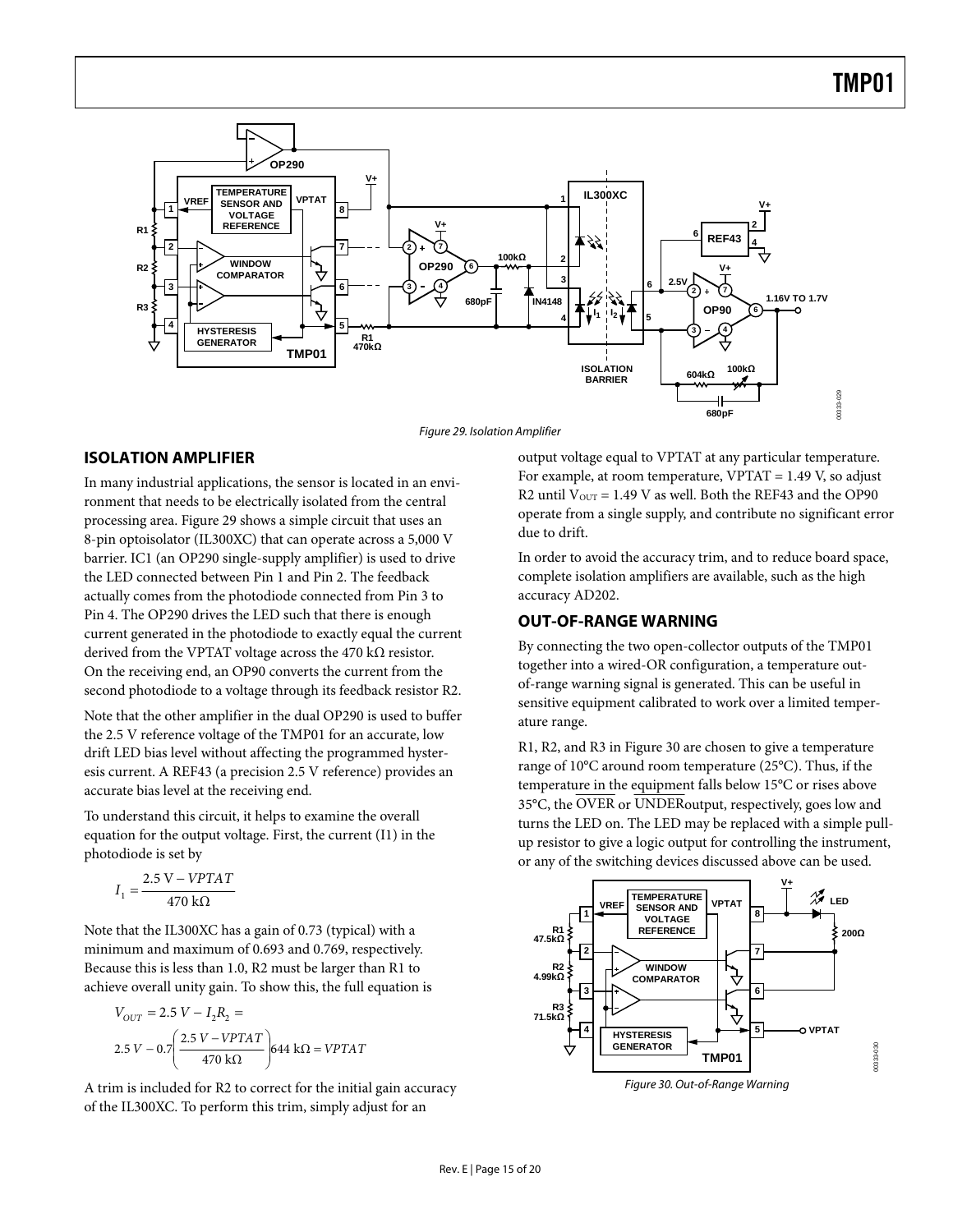### <span id="page-15-0"></span>**TRANSLATING 5 mV/K TO 10 mV/°C**

A useful circuit shown in [Figure 31](#page-15-1) translates the VPTAT output voltage, which is calibrated in Kelvins, into an output that can be read directly in degrees Celsius on a voltmeter display.

To accomplish this, an external amplifier is configured as a differential amplifier. The resistors are scaled so the VREF voltage exactly cancels the VPTAT voltage at 0.0°C.



<span id="page-15-1"></span>

However, the gain from VPTAT to the output is two, so that 5 mV/K becomes 10 mV/°C. Thus, for a temperature of 80°C, the output voltage is 800 mV. Circuit errors will be due primarily to the inaccuracies of the resistor values. Using 1% resistors, the observed error was less than 10 mV, or 1°C. The 10 pF feedback capacitor helps to ensure against oscillations. For better accuracy, an adjustment potentiometer can be added in series with either 100 k $\Omega$  resistor.

### **TRANSLATING VPTAT TO THE FAHRENHEIT SCALE**

A similar circuit to the one shown in [Figure 31](#page-15-1) can be used to translate VPTAT into an output that can be read directly in degrees Fahrenheit, with a scaling of 10 mV/°F. Only unity gain or less is available from the first stage differentiating circuit, so the second amplifier provides a gain of two to complete the conversion to the Fahrenheit scale. Using the circuit in [Figure 32](#page-15-2), a temperature of 0.0°F gives an output of 0.00 V. At room temperature (70°F), the output voltage is 700 mV. A  $-40^{\circ}$ C to +85°C operating range translates into −40°F to +185°F. The errors are essentially the same as for the circuit in [Figure 31](#page-15-1).

<span id="page-15-2"></span>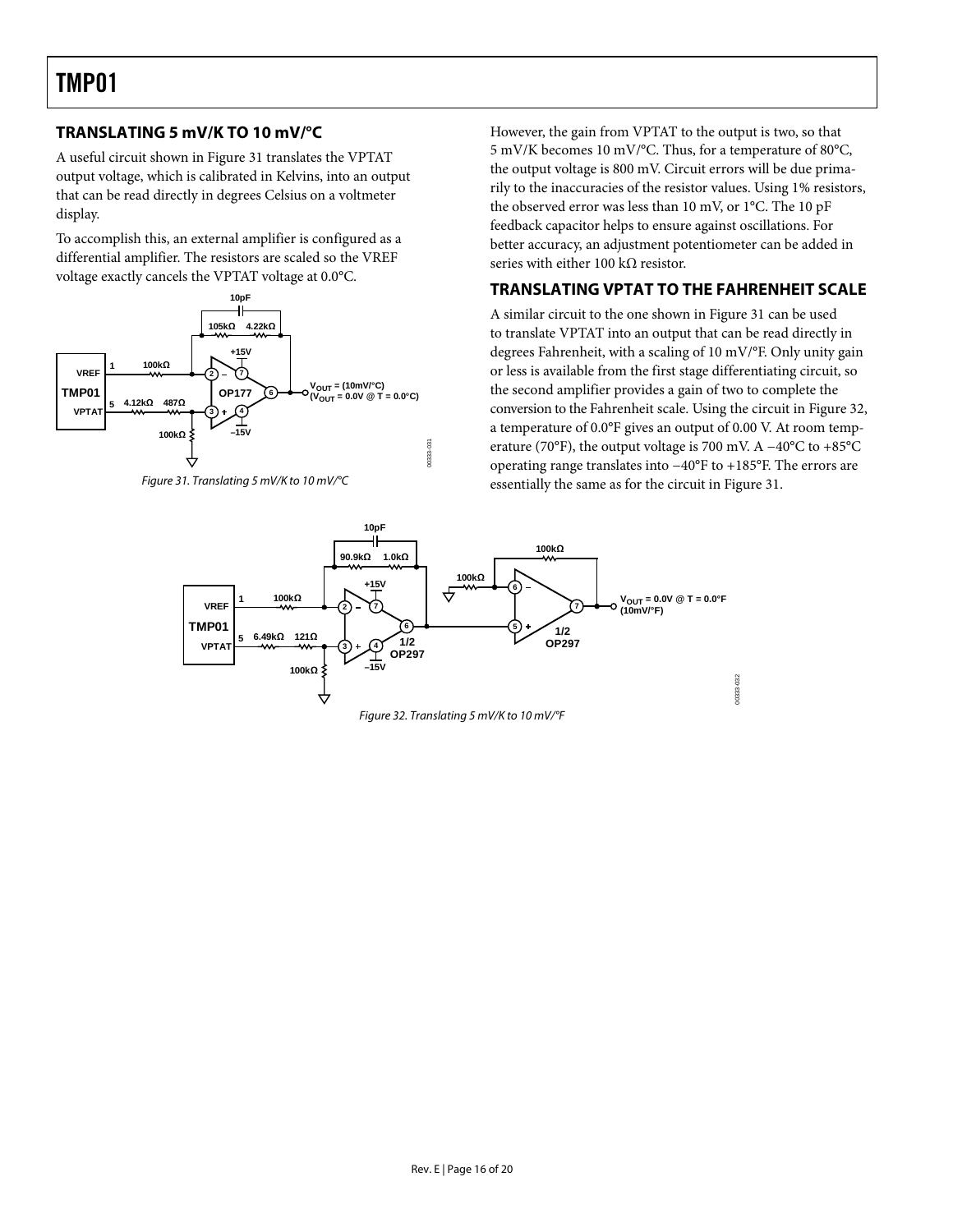### <span id="page-16-0"></span>OUTLINE DIMENSIONS



Dimensions shown in millimeters and (inches)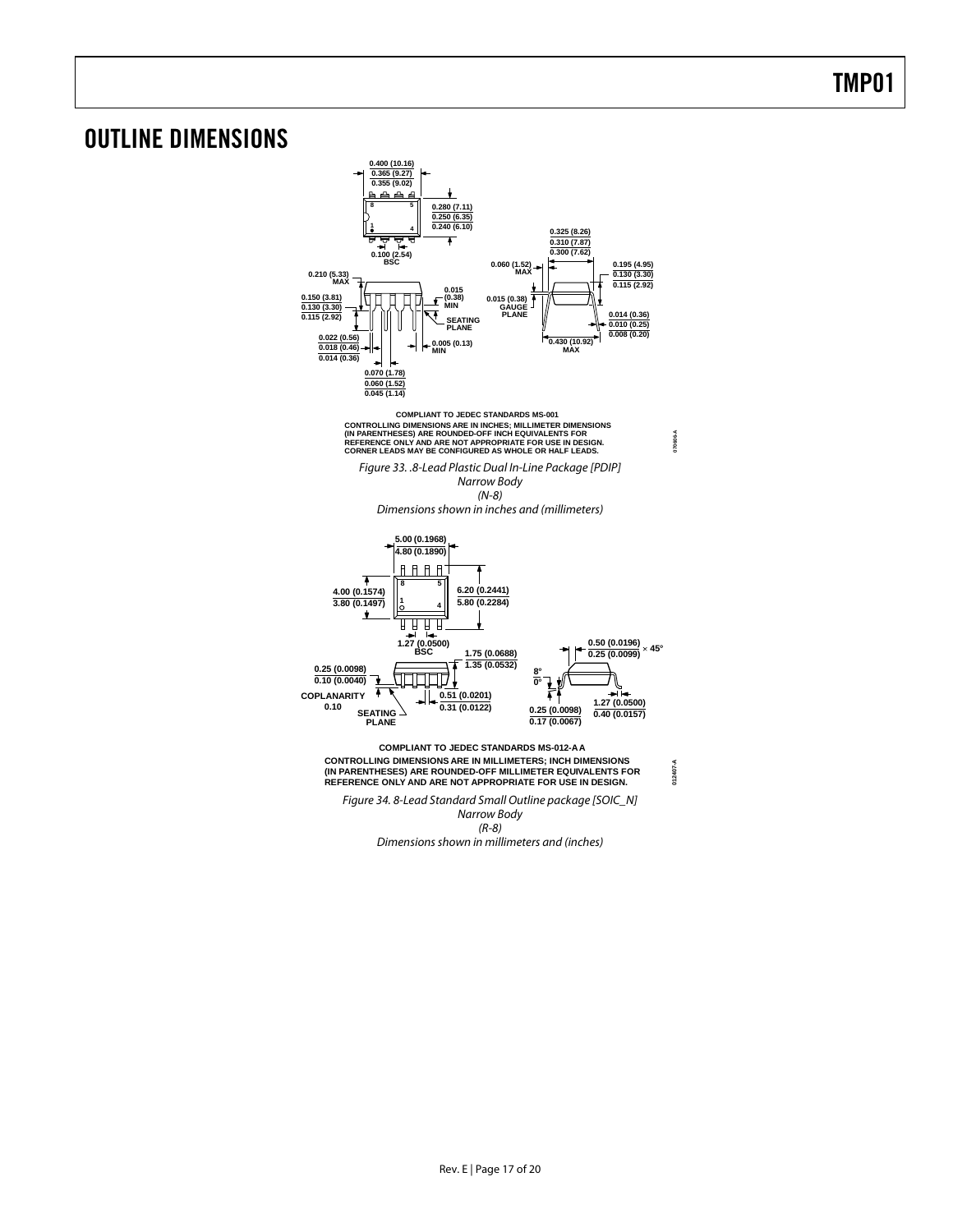<span id="page-17-0"></span>

CONTROLLING DIMENSIONS ARE IN INCHES; MILLIMETER DIMENSIONS<br>(IN PARENTHESES) ARE ROUNDED-OFF INCH EQUIVALENTS FOR<br>REFERENCE ONLY AND ARE NOT APPROPRIATE FOR USE IN DESIGN.  **COMPLIANT TO JEDEC STANDARDS MO-002-AK**

**022306-A**

Figure 35. 8-Pin Metal Header [TO-99] (H-08)

Dimensions shown in inches and (millimeters)

#### **ORDERING GUIDE**

| Model/Grade                | <b>Temperature Range</b>           | <b>Package Description</b> | <b>Package Option</b> |
|----------------------------|------------------------------------|----------------------------|-----------------------|
| TMP01ES                    | $-40^{\circ}$ C to $+85^{\circ}$ C | 8-Lead SOIC N              | $R-8$                 |
| TMP01ES-REEL               | $-40^{\circ}$ C to $+85^{\circ}$ C | 8-Lead SOIC N              | $R-8$                 |
| TMP01ESZ <sup>1</sup>      | $-40^{\circ}$ C to $+85^{\circ}$ C | 8-Lead SOIC N              | $R-8$                 |
| TMP01ESZ-REEL <sup>1</sup> | $-40^{\circ}$ C to $+85^{\circ}$ C | 8-Lead SOIC N              | $R-8$                 |
| TMP01FP                    | $-40^{\circ}$ C to $+85^{\circ}$ C | 8-Lead PDIP                | $N-8$                 |
| TMP01FPZ <sup>1</sup>      | $-40^{\circ}$ C to $+85^{\circ}$ C | 8-Lead PDIP                | $N-8$                 |
| TMP01FS                    | $-40^{\circ}$ C to $+85^{\circ}$ C | 8-Lead SOIC N              | $R-8$                 |
| TMP01FS-REEL               | $-40^{\circ}$ C to $+85^{\circ}$ C | 8-Lead SOIC N              | $R-8$                 |
| TMP01FS-REEL7              | $-40^{\circ}$ C to $+85^{\circ}$ C | 8-Lead SOIC N              | $R - 8$               |
| TMP01FSZ <sup>1</sup>      | $-40^{\circ}$ C to $+85^{\circ}$ C | 8-Lead SOIC N              | $R-8$                 |
| TMP01FSZ-REEL <sup>1</sup> | $-40^{\circ}$ C to $+85^{\circ}$ C | 8-Lead SOIC N              | $R-8$                 |
| TMP01FSZ-REEL71            | $-40^{\circ}$ C to $+85^{\circ}$ C | 8-Lead SOIC N              | $R-8$                 |
| TMP01FJ                    | $-40^{\circ}$ C to $+85^{\circ}$ C | 8-Pin Metal Header (TO-99) | $H-08$                |

1 Z = RoHS Compliant Part.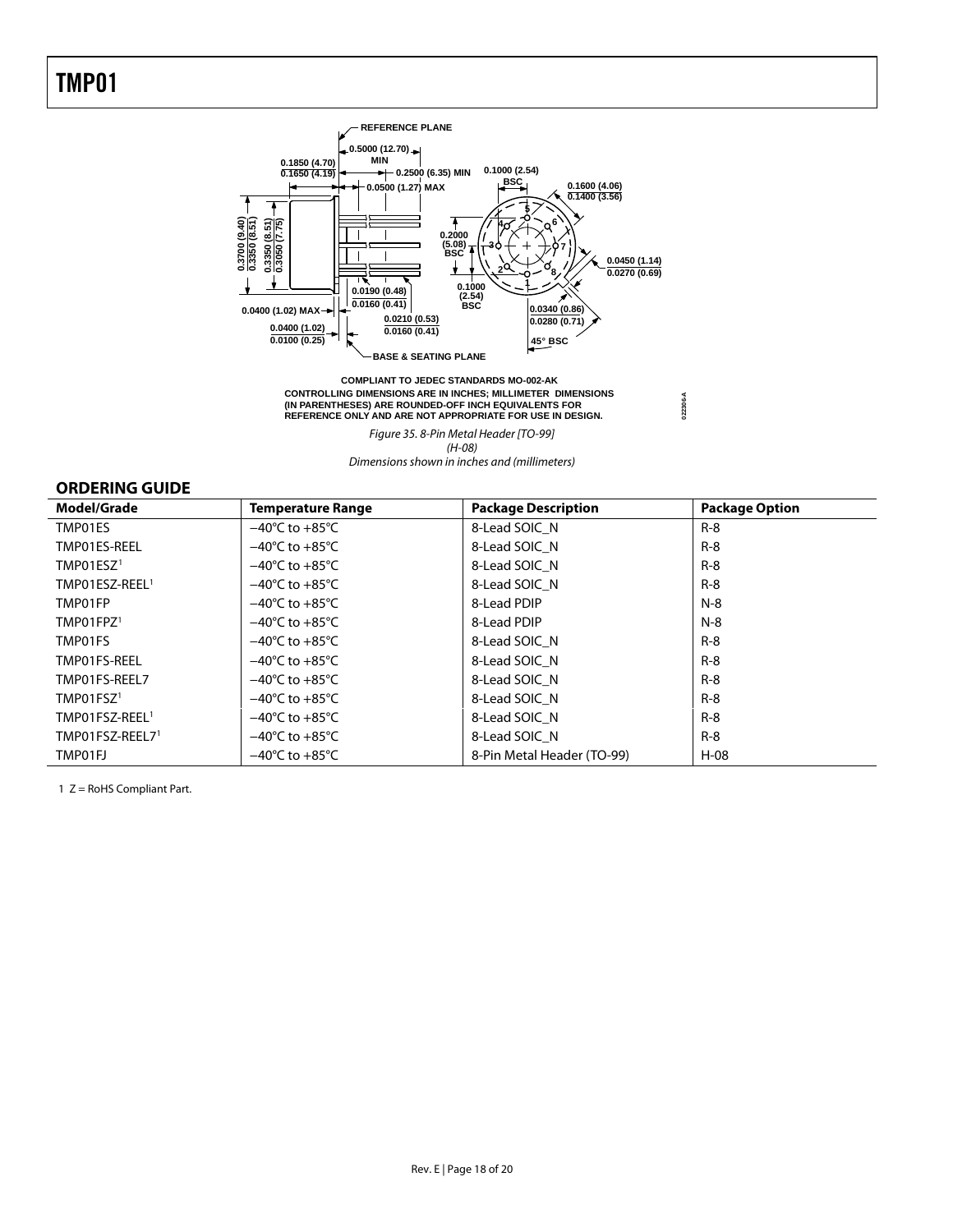## **NOTES**